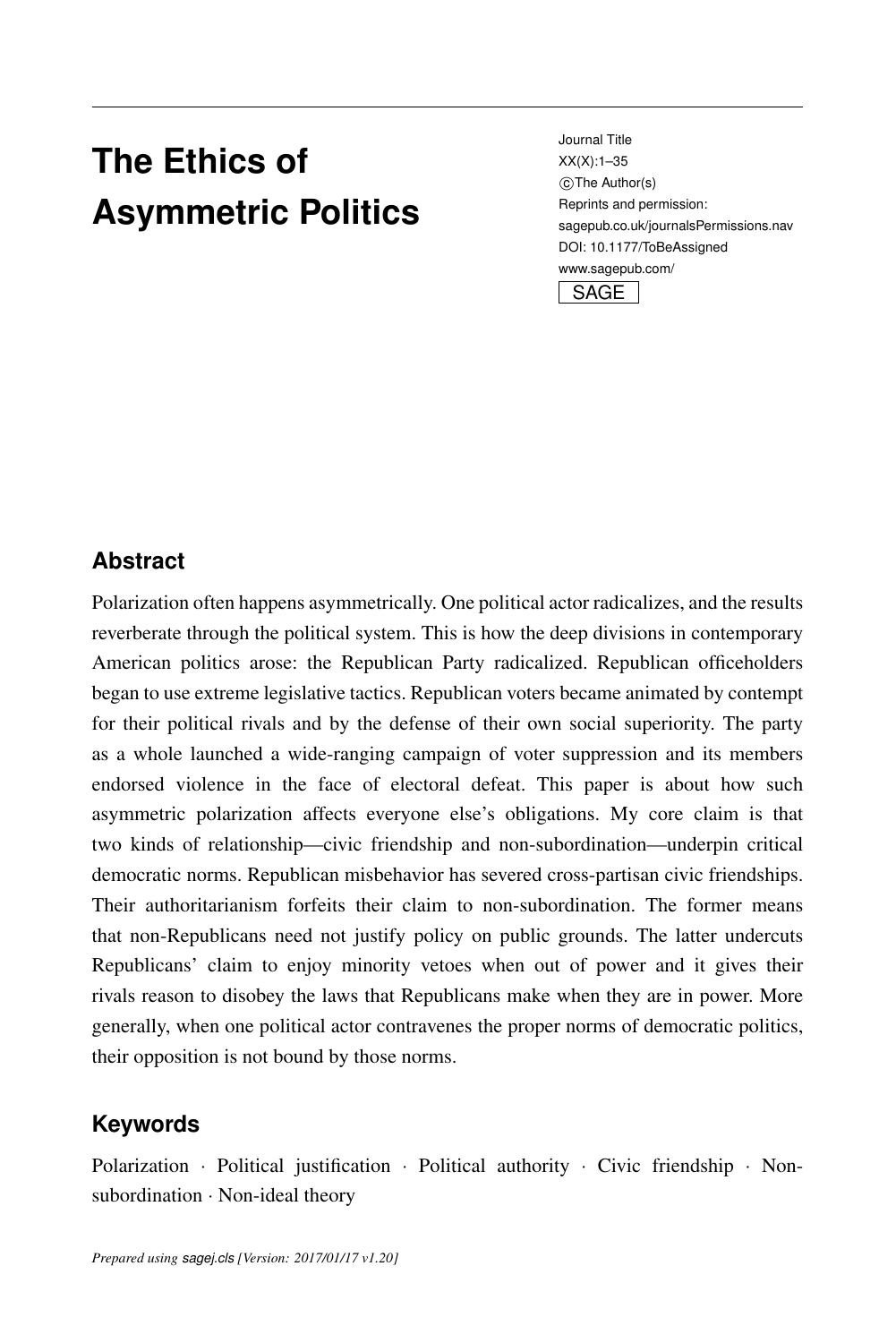## **A Brief History**

In the 1990s, the Republican Party went off the deep end. At a first and very rough approximation, we can pin the blame on Newt Gingrich. Gingrich had been elected to the House of Representatives in 1978. The problem with the Republican Party at the time, he said, was "that we don't encourage you to be nasty" [\(PBS 2021\)](#page-33-0). Accordingly, he led the censure of Democratic Congressmen Charles Diggs in 1979 and took down Democratic Speaker Jim Wright, on a barrage of ethics charges, in 1989. In his resignation speech, Wright decried how "grievously hurtful to our society [it is] when vilification becomes an accepted form of political debate and negative campaigning becomes a full-time occupation" (American Rhetoric, [2001\)](#page-33-1). Poignant words, given what was to come. In the run up to the 1994 midterms, Gingrich gave his fellow party members a list of words they should use when describing Democrats: *bizarre, decay, anti-flag, anti-family, pathetic, cheat, radical, sick, traitors* [\(Mann and Ornstein 2013,](#page-32-0) 39). The Republican Party subsequently won a majority in the House of Representatives for the first time in forty years.

The midterm victory gave Gingrich the speaker's chair. He used his newfound power to relentlessly attack the Democratic president, Bill Clinton. Gingrich's first assault consisted in a pair of government shutdowns. He closed the government first for five days in 1995 and then again for twenty-one days in 1996, furloughing 800,000 workers and 284,000 workers respectively [\(Brass et al. 2018,](#page-29-0) 16–17). The consequences were serious: Three hundred and sixty-eight national parks were closed; 200,000 passport applications went unprocessed and \$3.7 billion of federal contracts were adversely affected [\(Brass](#page-29-0) [et al. 2018,](#page-29-0) 27). Eventually, in the face of a public backlash, Gingrich agreed to reopen government. His second big assault came in 1998. He organized the first impeachment of a president in over a century. This time the public backlash would cost him the speakership: he resigned after a poor Republican midterm performance in 1998. But by then Gingrich had inaugurated the principle that, for Republican politicians, partisan warfare should take precedence over good government.

This principle reemerged starkly after the 2008 election. Barack Obama's main policy goal was healthcare reform. Republicans were implacably opposed. In explaining his opposition, South Carolina Senator Jim DeMint said that "if we're able to stop Obama on this it will be his Waterloo. It will break him" [\(Smith 2009\)](#page-34-0). Later Senate Minority Leader Mitch McConnell said that "[t]he single most important thing we want to achieve is for Obama to be a one-term president" [\(Barr 2010\)](#page-29-1). It wasn't primarily the policy they objected to, but rather its political dividends for Obama. Gripped by such partisan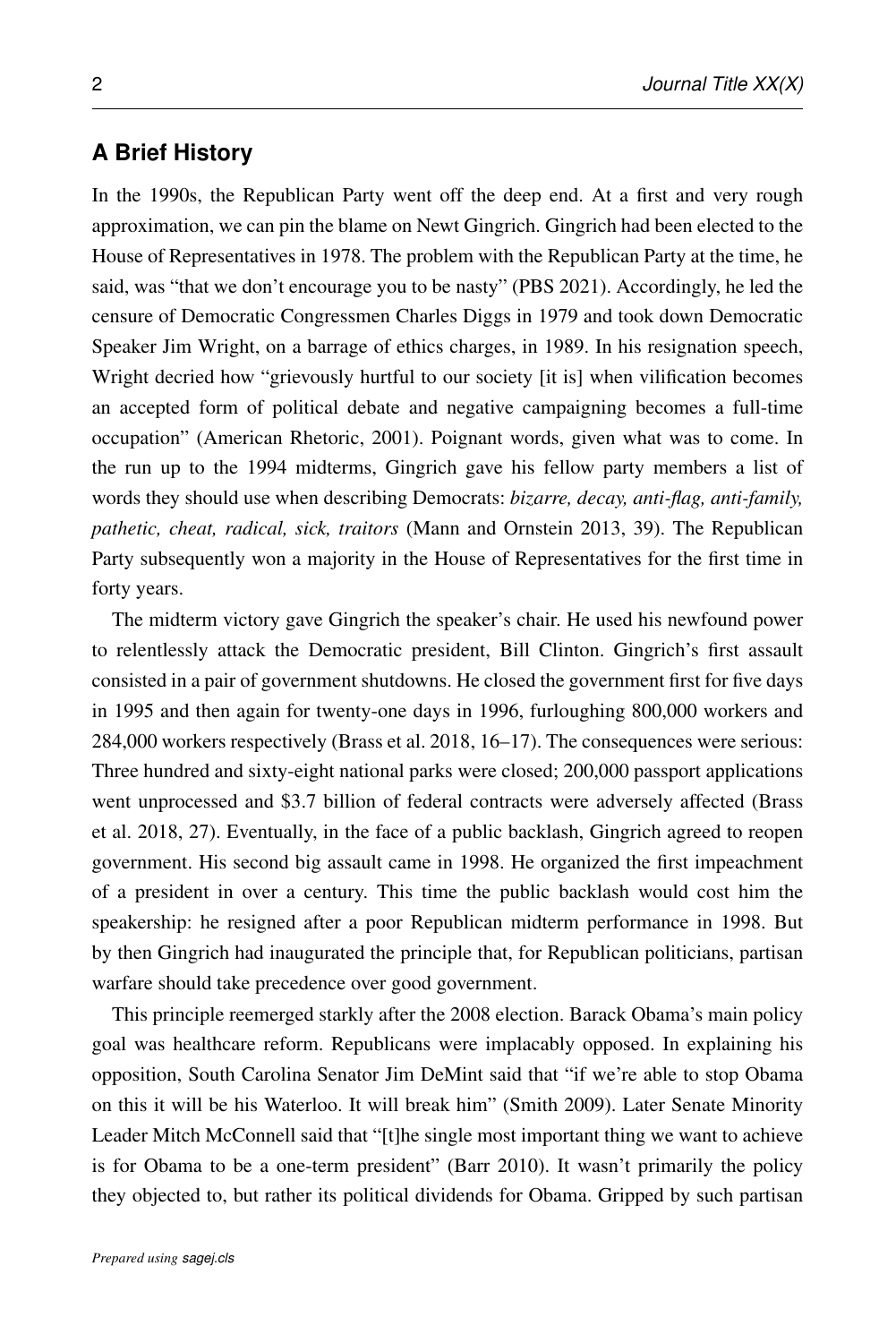animus, House Republicans in 2011 and 2013 held the raising of the debt ceiling hostage. In 2011 they demanded budget cuts in return for maintaining the full faith and credit of the United States government. In 2013 they demanded that Obama defund his signature policy, the Affordable Care Act (ACA), in return for authorizing the further issuance of debt. Both bits of brinkmanship lead to the downgrading of the U.S. government's credit rating. After the first of these crises one retiring Republican staffer, Mark Lofgren, lamented that his party has become "like an apocalyptic cult" [\(Lofgren 2011\)](#page-32-1). Republican representatives were willing to imperil the global financial system if it meant defeating **Democrats** 

Such partisan rancor at the elite level percolated down to the mass public.<sup>1</sup> By 2010 half of Republicans declared unhappiness at the prospect of their child marrying a Democrat [\(Iyengar, Sood and Lelkes 2012,](#page-31-0) 418). Such people wanted to close themselves off from their opponents: by 2014 over half of people with consistently conservative political views declared that it was important for them to live among those who shared their views. Almost two-thirds said that their close friends did indeed share those views [\(Pew 2014,](#page-33-2) 12). At the same time, four out of every five Republicans had unfavorable views of the Democratic Party and thirty-six percent saw the Democratic Party as a threat to the nation's well-being [\(Pew 2014,](#page-33-2) 11). These attitudes were most extreme among the most politically engaged Republicans [\(Pew 2014,](#page-33-2) 34–35). Republican voters had, in part, been radicalized by their representatives. But their radicalization made compromise by their representatives untenable [\(Hacker and Pierson 2008,](#page-30-0) 109–134). Together, this made contempt for Democrats one of the most powerful forces in Republican Party politics.

Things got worse in 2016: Donald Trump was elected 45th president of the United States. The initially remarkable thing about Trump's tenure was how quickly, under his leadership, the Republican Party sloughed off key tenets of conservative ideology. From the time that conservatives had captured the Republican Party, it had orientated itself around small government, moral traditionalism, and foreign policy interventionism [\(Nash](#page-33-3) 2006; [Rosenfeld](#page-34-1) 2018). Under Trump, it came to instead orientate itself around certain group identities. Racial appeals suffused Trump's rhetoric both before and after his election [\(Leonhardt and Philbrick 2018\)](#page-32-2). In the Republican primaries, white voters more attached to their white identity were much more likely to vote for Trump [\(Jardina](#page-31-1) [2019,](#page-31-1) 235–38). He won the general election with a majority of fifteen points amongst white voters. Again, white racial identifiers were most likely to vote for him [\(Jardina](#page-31-1) [2019,](#page-31-1) 239–45). Trump's rise cemented the fact that the Republican Party should not, on the mass level, be understood as an ideological party. Rather, it is a party committed to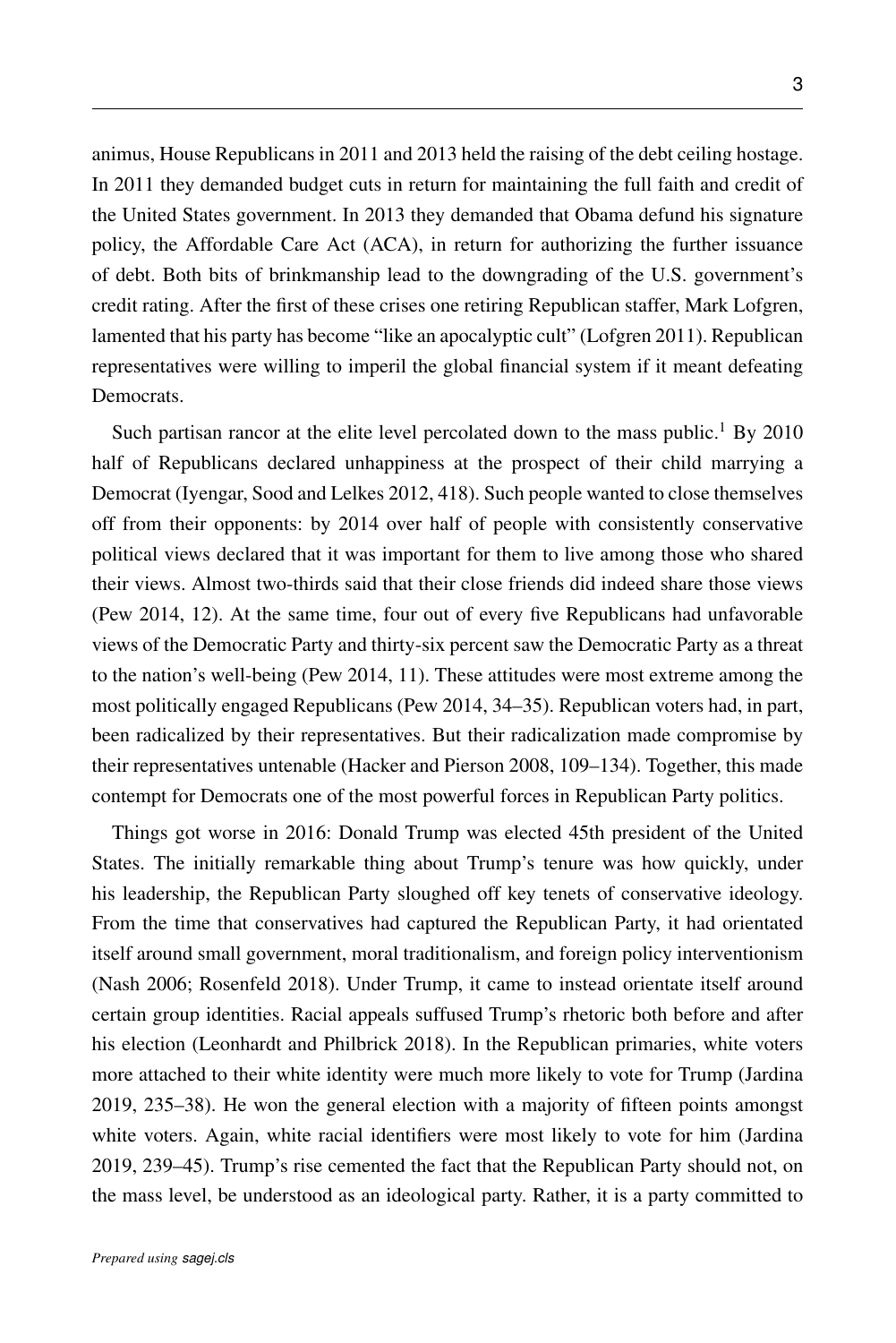defending the status of historically privileged groups: especially white men [\(Schaffner,](#page-34-2) [MacWilliams and Nteta 2018\)](#page-34-2).

On the 3rd of November 2020, Trump lost re-election. He received about seven million fewer votes than his Democratic opponent, Joe Biden. Yet he refused to accept the results of the election. At 12:49 a.m. that night, he claimed that "[w]e are up BIG, but they are trying to STEAL the election" [\(Kessler and Rizzo 2020\)](#page-31-2). Republican officials had been leveling such unsubstantiated claims for twenty years [\(Anderson 2018,](#page-29-2) ch.2), but Trump was the first presidential candidate to employ them. He would go on to push these claims at press conferences, on Twitter and during rallies for the next nine weeks. On January 6th, 2021, this culminated in a mob storming the United States Capitol Building. Their aim was to overturn the election results. Five people died. Nonetheless, Republican support for Trump remained stalwart [\(Liesman 2021\)](#page-32-3). This support bled into support for radically antidemocratic actions. A majority now support such violence to advance certain Republican policy goals [\(Cox 2021,](#page-30-1) 6) and Republican state legislatures passed over thirty bills restricting voting access in 2021 alone (Brennan Center [2021\)](#page-29-3). Republicans have become willing to tear down democracy for partisan advantage.

American politics, as this story illustrates, has polarized. But this has not been a symmetrical process. It is not that Democratic and Republican parties have drifted equally from the center. Rather, the Republican Party radicalized, and that radicalization reverberated through the American political system. American politics, as several writers have observed, is asymmetric (Hacker and Pierson [2008;](#page-30-0) Mann and Ornstein [2013;](#page-32-0) Grossmann and Hopkins [2016\)](#page-30-2). My focus, in this paper, is on the normative import of three such asymmetries. First, an asymmetry in legislative tactics. From the 1990s onwards, Republican officeholders have employed legislative tactics that sacrifice the public good for partisan advantage. Second, an asymmetry in the attitudes of ordinary citizens. From the 2000s onwards, Republicans voters felt a deep antipathy for their Democratic opposition and increasingly became the party of white, and especially white male, identity. Third, an asymmetry in attacking on democratic institutions. Since at least 2016 the Republic Party has been sliding into authoritarianism: it has enacted a flurry of voter suppression laws and has become willing to respond to electoral defeat with violence. These three phenomena make up what I will call 'asymmetric politics.'<sup>2</sup>

Asymmetric politics is not just an American phenomenon. Deep political divisions often comes about due to the radicalization of one party. Consider, for instance, Hungary. When Fidesz, a right-wing party under lead by Viktor Orbán, lost the 2002 election, it accused the victors of rigging the result. From then on, it depicted its opposition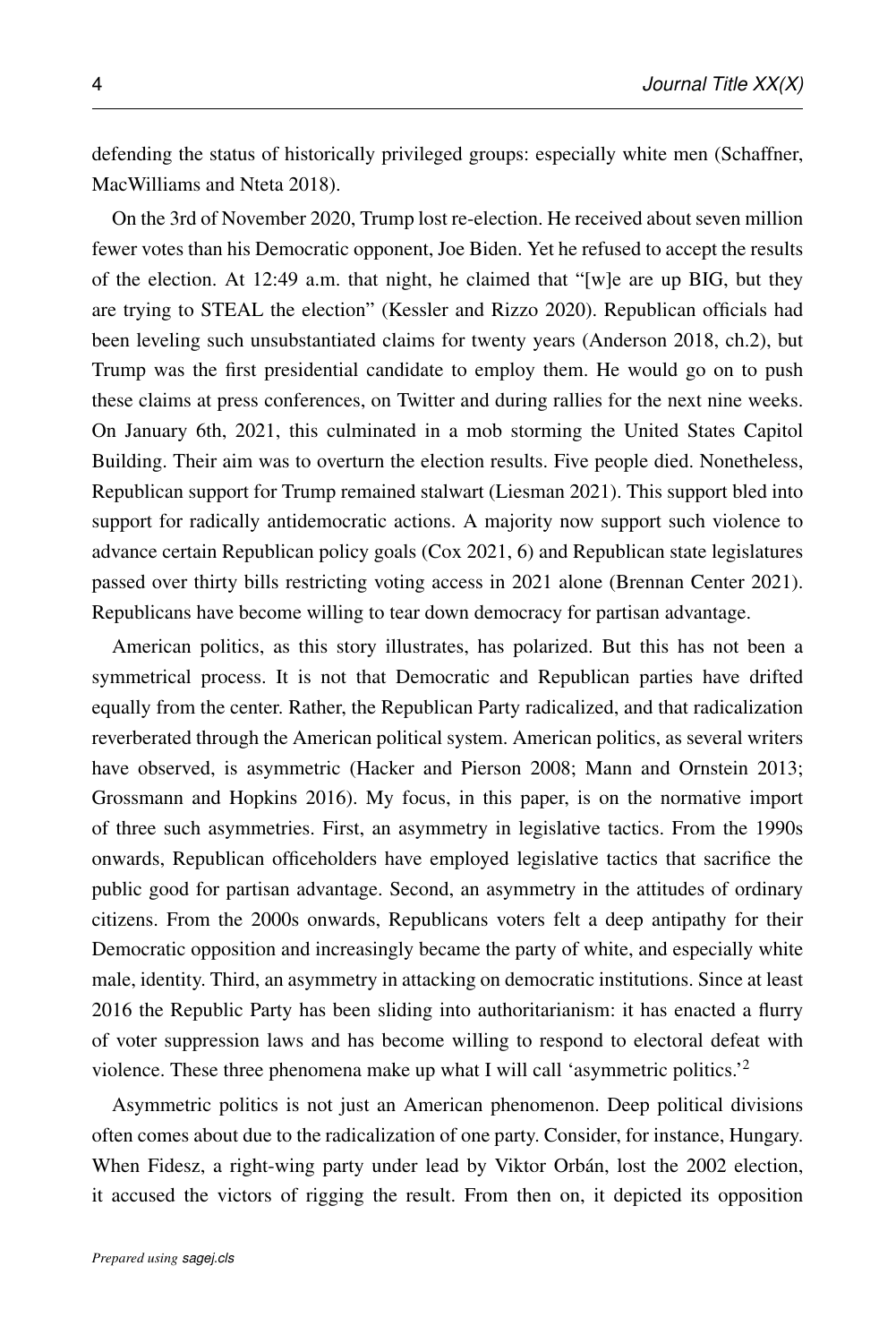not as "normal electoral adversaries but as enemies to be removed from the political scene" [\(Vegetti 2019,](#page-34-3) 92). When it won the 2010 election Fidesz immediately started to undermine checks on its power. It made the electoral system more disproportional, gerrymandered electoral districts in its favor, neutralized the Constitutional Court and put the media under government control. In 2020, Freedom House said that Hungary can "no longer be regarded as a democracy" (Freedom House [2020\)](#page-31-3). Poland provides another example. When the Law and Justice (PiS) party lost election in 2007, its powerful leader, Jarosław Kaczński, began to demand ideological purity and fervent displays of loyalty from party officials. This created a "leader cult reminiscent of a religious sect" [\(Tworzecki 2019,](#page-34-4) 102) and lead to the party committing itself to "national-Catholicism as the de facto state ideology" [\(Tworzecki 2019,](#page-34-4) 101). When PiS won power in 2015, it quickly packed the Constitutional Tribunal with its own partisans, filled state jobs with party loyalists and passed legislation to control the judiciary, the media and nongovernmental organizations. Both these cases exemplify polarization driven by one political actor: they embody asymmetric politics.<sup>3</sup>

This paper is about why asymmetric politics matters. Specifically, it is about how the radicalization of one party in a political system affects the normative position of everyone else. My focus will be on the United States. This is because the US is an especially important, well-known case. It is easiest to illuminate how asymmetric politics matters generally by focusing on a case that is widely understood. I will argue that the radicalization of the Republican Party transforms the obligations of non-Republicans. My central normative claim is that two kinds of relationship—civic friendship and non-subordination—underpin critical democratic norms. Republican radicalization has severed cross-partisan civic friendships. Republican authoritarianism has undermined their own claim to non-subordination. The former means that non-Republicans need not justify policy on public grounds. The latter undercuts Republicans' claim to enjoy minority vetoes when out of power and it gives non-Republicans reason to disobey the laws that Republicans make when they are in power. More generally, when one party in a political system radicalizes, that means that other actors in that system are less bound by the proper norms of democratic competition.

#### **The Contours of Asymmetric Politics**

Let us start by laying out more systematically the three phenomena that make up what I am calling asymmetric politics. The first of these is the asymmetry in legislative tactics.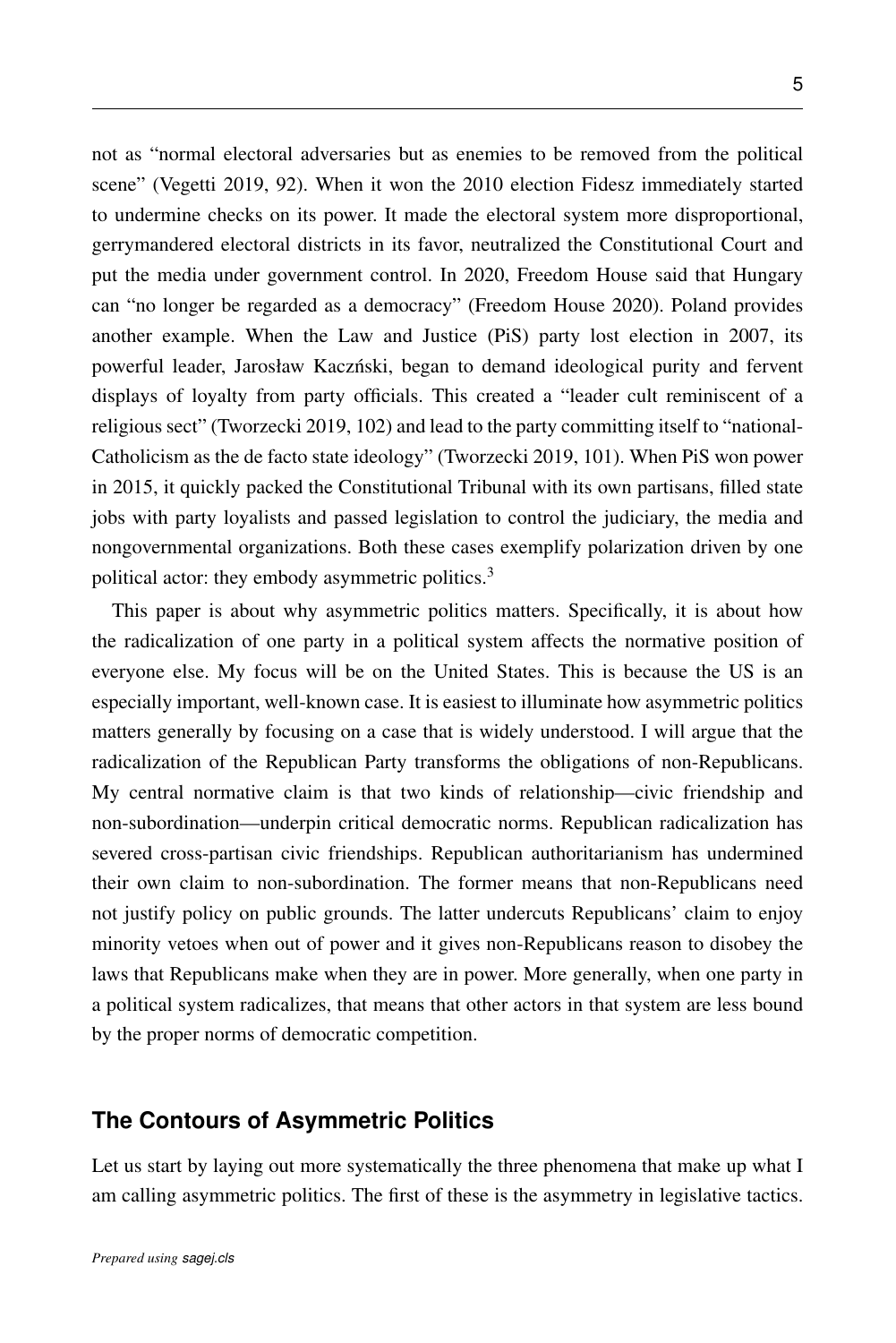Debt ceiling brinkmanship and government shutdowns are part of such asymmetry. These sacrifice good government for party advantage. Additionally, Republican legislators have become pervasively obstructionist. Obstructionist tactics emerged among House Republicans in the late-1970s and was then carried by them to the Senate (Lee [2009,](#page-31-4) ch.3; Theriault [2013\)](#page-34-5). Republicans who came from the House to the Senate after 1978 were more likely to resist nominees from opposition presidents than was anyone else [\(Theriault](#page-34-5) [2013,](#page-34-5) ch.8). They were much more likely to stall legislation by voting against cloture (ibid). They often shifted their stated positions to avoid compromising with Democrats: they negotiated in bad faith. And they offered, and supported, an exceptionally large number of non-legislative amendments on bills [\(Theriault 2013,](#page-34-5) ch.9). These are amendments that are proposed merely to delay the legislative process. Such legislative tactics—government shutdowns, debt ceiling brinkmanship, and obstructionism—all worsen the actual operation of government but win, or are intended to win, Republican politicians a political advantage. The general phenomenon here is the employment of legislative tactics that sacrifice the public good for partisan interests.

What did Republicans adopt such tactics? The simplest explanation is that, from the 1970s, a new breed of Conservative activist began to be elected to Congress under the Republican banner [\(Rosenfeld 2018\)](#page-34-1). Newt Gingrich epitomized this new breed. He and his colleagues "hit Congress like a human wrecking ball, shattering norms and customs that senior legislators thought were bedrocks to good governance" [\(Zelizer](#page-34-6) [2020,](#page-34-6) 86). The key difference between these newly elected congresspeople and their Republican predecessors was one of priorities: Gingrich and his colleagues favored political advantage over producing good policy. They were willing to destroy valuable institutional norms if doing so helped them win power. Later, we see such prioritization in senators' explanations of their own actions. When Mitch McConnell explains his opposition to ACA by citing the importance of making Obama a one-term president, he is not saying he disagrees with Obama's policy proposal. He is saying he is unwilling to see a Democratic president win a political victory. He is prioritizing gaining political power over promoting the public good. This shift in priorities drove the new legislative tactics of Republican congresspeople.

One might resist this interpretation of Republican behavior. Perhaps instead what drove Republicans' new legislative tactics was a firmer belief in the importance of conservative policies. Republican congresspeople may have become more convinced that such policies promoted everyone's well-being, and so may have become more willing to sacrifice institutional norms for the enactment of those policies. On this story,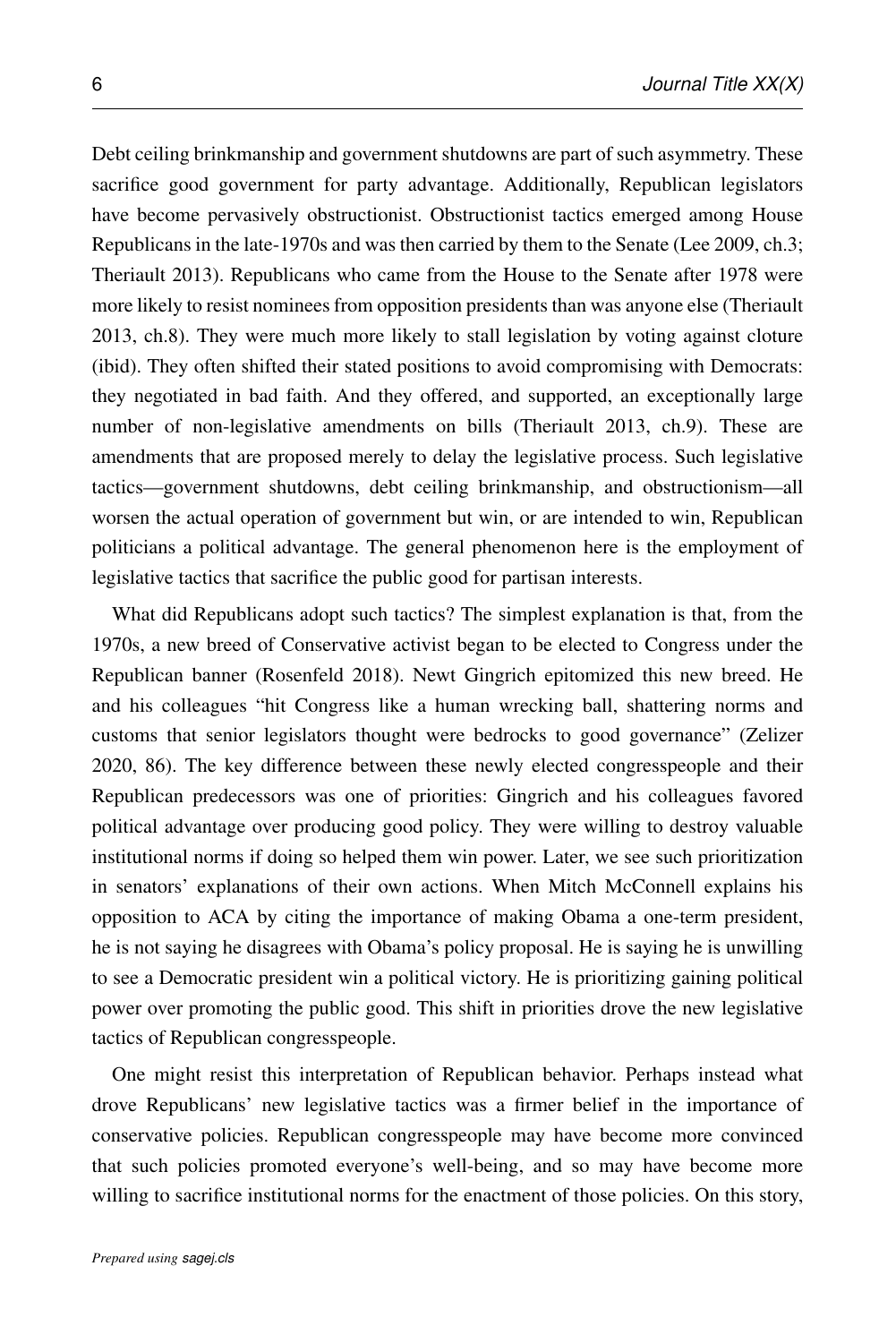Republicans aimed at partisan advantage not for their own benefit but for everyone's benefit. This no doubt accurately describes the motivations of some congressional Republicans. But the idea that most of them are so motivated seems to me rather doubtful. First, it clashes with how quickly most elite Republicans have been to jettison conservative policy commitments during Trump's tenure. If congressional Republicans were so motivated by the thought that free trade (for example) was critical to the public good, it is a surprise that they would agree to trade barriers so quickly [\(Everett and Levine](#page-30-3) [2019\)](#page-30-3). Second, it clashes with the demonizing language congressional Republicans use to talk about Democrats. They call Democrats "sick" and dub them "traitors": this is remarkable behavior towards someone whose well-being you care deeply about. The better hypothesis, it seems to me, is that congressional Republicans are relatively indifferent to the well-being of Democrats.<sup>4</sup> Their tactics are mainly driven by their weighing winning power over good policy.

The second phenomenon concerns the attitudes of Republican supporters. This really bifurcates into two issues. For a start, there is the contempt ordinary Republicans now hold for ordinary Democrats [\(Iyengar and Westwood 2015\)](#page-31-5). Republicans feel substantially more unfavorably about the Democratic Party than Democrats do about the Republican Party and are more likely to see Democrats as a threat to the nation's well-being than vice versa [\(Pew 2014,](#page-33-2) 11–12). Concurrently, Republicans are much more likely to characterize Democrats as unpatriotic and lazy than vice versa, and somewhat more likely to characterize them as immoral [\(Pew 2019](#page-33-4)*a*, 18–19). And Republicans ascribe many more negative traits to Democrats than the other way around: twenty percent of Republicans think that Democrats are unpatriotic, lazy, immoral, close-minded and unintelligent whereas just eight percent of Democrats ascribe all such traits to Republicans [\(Pew 2019](#page-33-4)*a*, 19). Plausibly, these attitudes were caused by the increased alignment of parties with social identities, and especially ideologies (Mason [2015\)](#page-32-4), as well as by the rise of partisan news media [\(Levendusky 2013\)](#page-32-5). Both things most characterize the Republican Party: since the 1970s, the Republican Party has been the more ideological party and Republicans are far bigger consumers of partisan media than are Democrats [\(Grossmann and Hopkins 2016,](#page-30-2) ch.2–4). Both lead to ordinary Republicans having contempt for Democrats.

Such contemptuous attitudes are not of course entirely asymmetric. Democrats ascribe many negative traits to Republicans and are much more likely to ascribe some such traits (namely close-mindedness) to Republicans than vice versa. Equally, the extent to which these attitudes are asymmetric seems to be narrowing. One way to pick this up is via how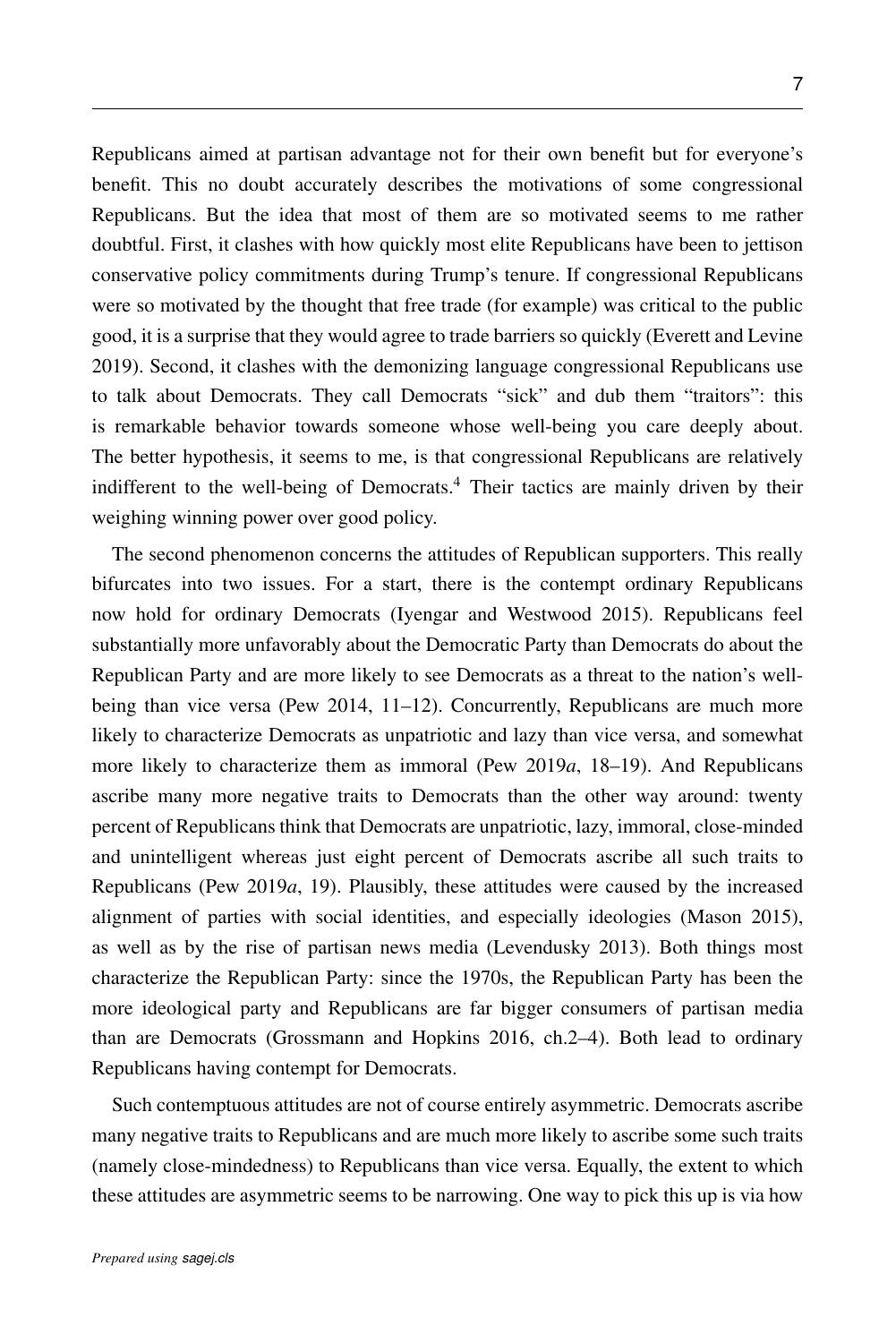partisans rate one another on a 0-100 'feeling thermometer.' In 2016 sixty-one percent of Democrats gave Republicans cold ratings, and sixty-nine percent of Republicans gave Democrat such a rating. in 2019, the partisan difference had halved. Seventy-nine percent of Democrats felt coldly towards Republicans and eighty-three percent of Republicans felt coldly towards Democrats [\(Pew 2019](#page-33-4)*a*, 24). What seems to have happened, then, is that asymmetrical cross-partisan contempt arose around the early 2000s, and then became more symmetrical as time went on. Yet it does seem that, for a large swathe of time, such attitudes were asymmetrical: Republicans had much more contempt for Democrats than vice versa.

Additionally, there is the basis on which ordinary Republicans support the Republican Party. Many people support the Republican Party because they want to defend the social superiority of their identity group. One could see this initially in the opposition to Barack Obama. When you asked people (almost always Republicans) why they supported the Tea Party, they would often suggest that their country was slipping away from them. They saw America as at its core a white, male, Christian society: Obama's elections, they thought, threatened the status of such groups [\(Parker and Barreto 2013\)](#page-33-5). More recently, Trump's presidential support was closely connected to white identity. In the 2016 Republican primaries, white voters more attached to their white identity were much more likely to vote for Trump [\(Jardina 2019,](#page-31-1) 235–38). He won the general election with a majority of fifteen points amongst white voters. Again, white racial identifiers were most likely to vote for him [\(Jardina 2019,](#page-31-1) 239–45), and both racism and sexism seemed to drive those voting for him [\(Schaffner, MacWilliams and Nteta 2018\)](#page-34-2). This is a patently asymmetric phenomenon: there are no obvious counterparts to such motivations on the side of ordinary Democrats. Republicans alone are motivated by the defense of historically privileged groups: especially white men.

The third phenomenon is best documented at the level of policy. Since the mid-2000s, Republican politicians on the state-level have enacted policies aimed at suppressing Democratic turnout [\(Anderson 2018,](#page-29-2) ch.2). One class of such policies are voter identification (ID) laws. These laws usually require people to present a governmentissued identification in order to vote. Millions of Americans, especially poorer Black Americans, lack such identification [\(GAO 2015,](#page-30-4) 21–27). This imposes an extra cost on such people in order for them to vote. Monetarily, the cost is small but not trivial: such IDs cost up to \$58, dependent on state and type of ID [\(GAO 2015,](#page-30-4) 126).<sup>5</sup> But the cost in time and effort can be large. This is because, while imposing such requirements, Republican governors often shut down local offices, such as offices of the Department of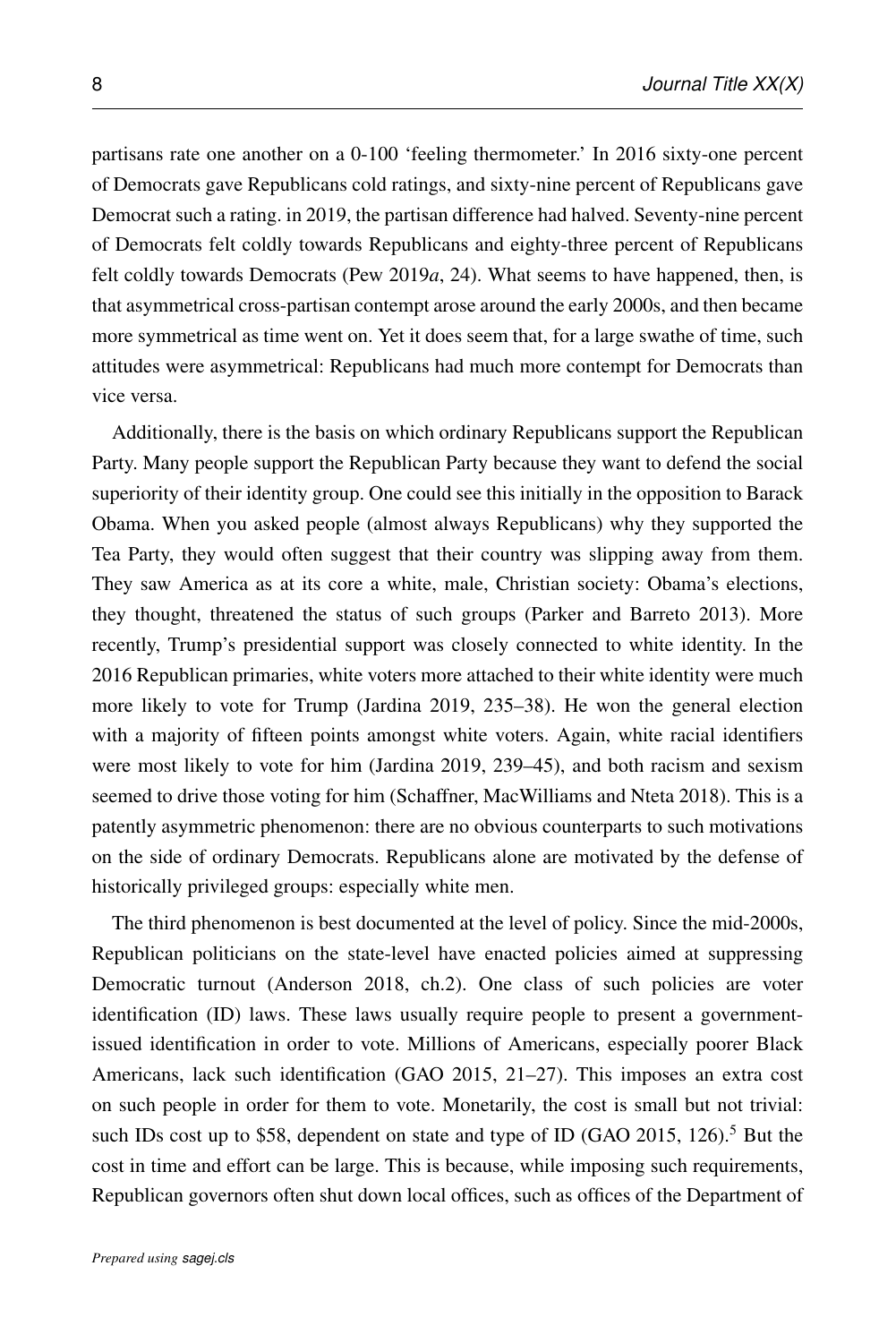Motor Vehicles (DMV), from which people can get identification [\(Anderson 2018,](#page-29-2) ch.2). This means that people have to travel tens or even hundreds of miles to get identification. That is often unfeasible for those who rely on public transportation. Such laws probably depress turnout by between two and four percentage points [\(GAO 2015,](#page-30-4) 35–57), and so tilt races towards Republican candidates.

There are many other voter suppression policies. The most blatant are voter roll purges. Since 2010, Republican Secretaries of State removed tens of millions of names from voter rolls [\(Brater et al. 2018\)](#page-29-4). The stated goal of these purges was to remove ineligible voters from voter registration lists. But many people were disenfranchised because they voted infrequently, or because their name in the voter registration database did not exactly match that in the DMV database, or because they shared names with someone from another state. In all these cases, disenfranchisement fell disproportionately on minority voters [\(Anderson 2018,](#page-29-2) ch.3). Other policies restrict access to polling stations [\(Anderson](#page-29-2) [2018,](#page-29-2) ch.4). Republican legislatures in Ohio, Indiana, Florida, and North Carolina have cut the time one is able to vote before election day. Many of these states assign fewer electoral resources per capita to minority communities. And many states have eliminated or moved polling places. This is why there are long lines in front of polling stations in majority-minority districts. Such policies make it costlier for Democrats to vote, and so depress Democratic turnout.

This voter suppression campaign manifests a deeper disregard for democratic institutions by elected Republican officials. Clearly the worst offender here has been Donald Trump, who attempted to overturn the results of an election he had lost. But Republican officials stood firmly behind him throughout his attempt to do this. They often echoed his unsupported claims of voter fraud, and he retained their support after the storming of Capitol Hill [\(Cassidy 2021\)](#page-29-5). Republican officials are complicit in Trump's attempt to undermine the 2020 election. More generally, many Republicans support the violent overthrow of those institutions. Thirty percent of Republicans (compared to ten percent of Democrats) now agree that "true American patriots must resort to violence in order to save [their] country" (PRRI, [2021\)](#page-31-6) and such attitudes are growing: Republicans are much more likely to condone such violence, and deny the legitimacy of their opposition, that they have been in the past (Lührmann et al. 2020). The authoritarianism of Republican party elites has trickled down into the attitudes of rankand-file Republicans: the Republican party, at both elite and mass level, has become increasingly willing to respond to electoral defeat with violence.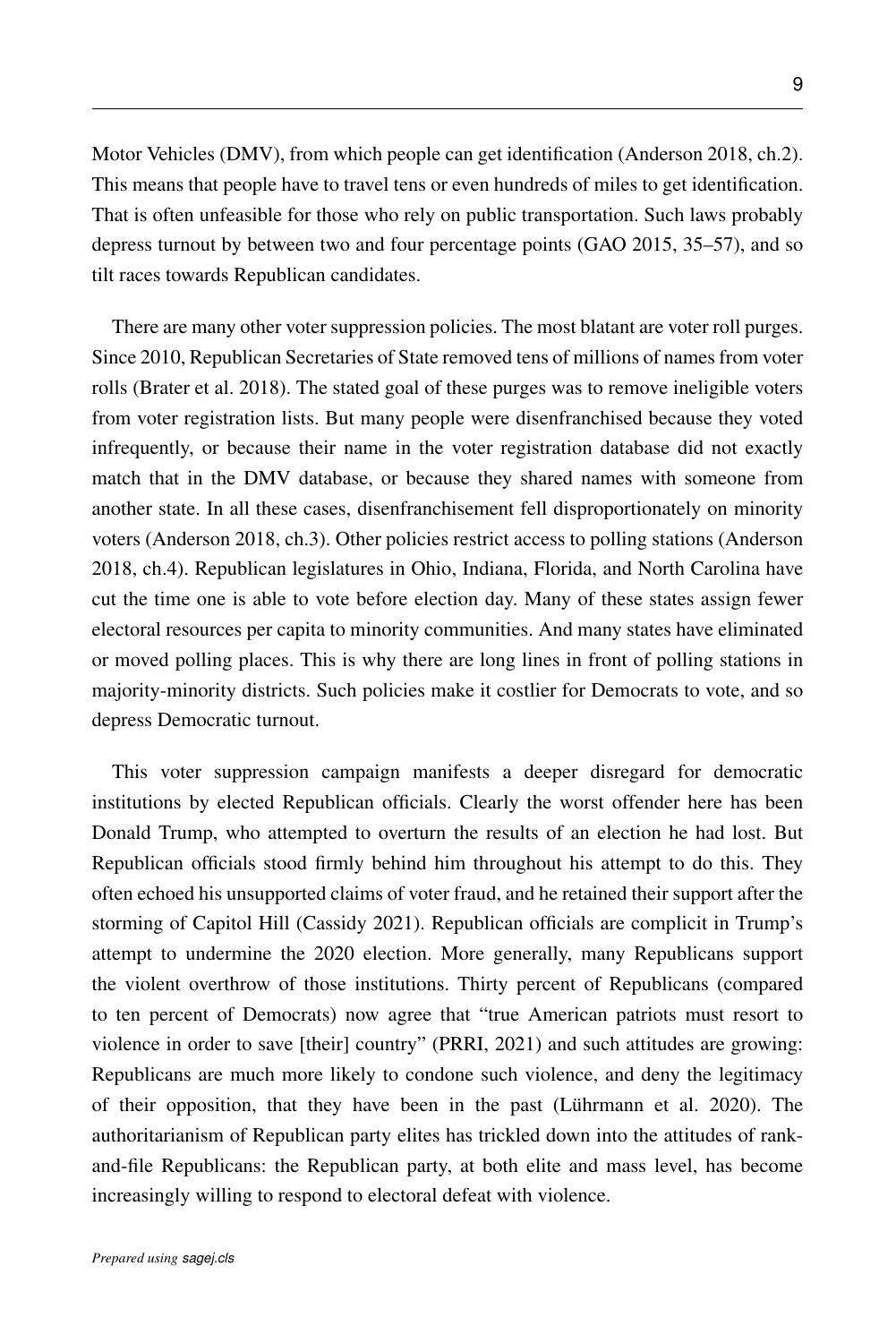That completes my description of the contours of asymmetric politics. This is, I think, a fair description. But it clearly takes a side: on my story, most of the responsibility for the deep political divisions in contemporary American democracy falls on Republican shoulders. How confident should we be that that is accurate? As I've said, several authors have argued that the radicalization of the Republican Party drove polarization in the United States (Hacker and Pierson [2008;](#page-30-0) Mann and Ornstein [2013;](#page-32-0) Zelizer [2020\)](#page-34-6). There is no academic work disputing these claims but, outside academia, these claims are of course disputed. The dominant counternarrative in the Republican Party today is that the phenomena I've adduced, and especially the attacks on democratic institutions, are appropriate responses to electoral fraud on behalf of Democrats. Most Republicans, after all, believe that Democrats rigged the 2020 election [\(Agiesta and Edwards-Levy 2021\)](#page-29-6). It is not plausible, however, that electoral fraud has played any important role in recent US elections (Minnite [2010;](#page-33-6) Eggers, Garro, and Gimmer [2021\)](#page-30-5). So there are neither credible academic nor popular counternarratives to the story I've told about contemporary American politics.<sup>6</sup> Thus, I think we should be reasonably confident in this story: it seems to me the correct account of how polarization has proceeded in the US. But, in any case, I focus on the US as the most prominent example of a common phenomenon: political division driven by the radicalization of one political actor. We can illuminate the normative consequences of such radicalization in general by focusing on the concrete case of American politics. So let us now turn to those consequences.

#### **Political Justification**

We will start with the proper nature of political justification. It's often thought that it is inappropriate to justify policy on partisan grounds. Imagine that Joe Biden had defended the American Rescue Plan Act of 2021 by pointing out that sending \$1,400 checks to every American would help the Democratic Party vote. There would, on the face of it, be something wrong about this. It is not the right kind of justification for government policy. Rather, we should try to justify public policy on public grounds.<sup>7</sup> A public ground for a policy is a consideration all reasonable citizens could accept as a sufficient reason for endorsing that policy. Here a reasonable citizen is one who has defensible beliefs, beliefs that fall above the bar of moral and epistemic acceptability. White supremacists are unreasonable; traditional conservatives are not.<sup>8</sup> Someone could accept some consideration as a reason if they could rationally come to see it as such a reason without drastically changing their beliefs. In this sense, non-Democrats could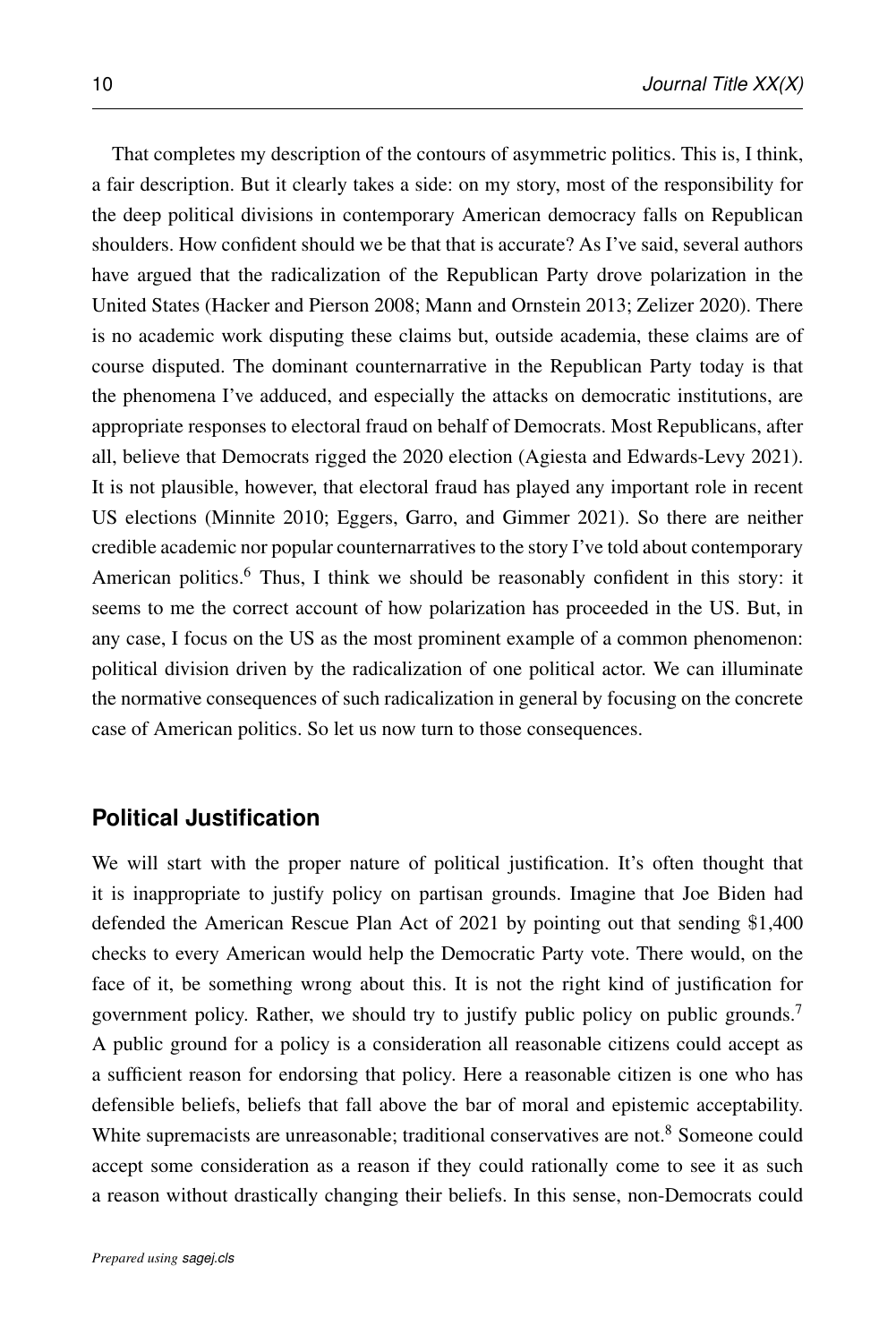not accept a policy's benign electoral consequences for the Democratic Party as sufficient reason for endorsing the policy. They think that such consequences are a reason to oppose the policy. In contrast, they might well accept the good economic effects of the policy or the fact that it relieves people of abject poverty as sufficient grounds for endorsing the policy. These then are public grounds.

What counts as a justification for a policy? There are many different notions of justification, but I have in mind a motivational notion.<sup>9</sup> A consideration is someone's justification for a policy when it in fact motivates their proposing or supporting that policy. Thus there would have been an issue not merely with Biden publicly defending the American Rescue Plan Act on partisan grounds. There would be an issue with such partisan considerations motivating them. These are simply not the kind of considerations one would ideally have when acting in the public sphere. There might well be other restrictions on political justification. But the one under discussion is one that constrains the motivations of political actors. It forbids them from proposing or supporting policy for non-public reasons.<sup>10</sup>

Why should we try to justify public policy on public grounds? Some think that this demand flows from the nature of coercion. The idea is that when you coerce people on the basis of reasons they could not reasonably accept, you treat them as a means or disrespect them or just more generally violate their rights. And this, the idea goes, is wrong.<sup>11</sup> If that were true, then asymmetric politics wouldn't matter that much to political justification. The state still coerces citizens regardless of how untowardly they act politically. So, their untoward acts wouldn't undermine the demand for public justification. Yet this is an inadequate explanation of the demand. That is simply because, even in cases where policy is not enforced with violence or the threat of violence, it should be justified on public grounds. So, coercion alone can't explain the demand of public justification.<sup>12</sup>

The clearest real-world cases of this occur in pre-state communities. Such communities were often organized into different kinship groups, or clans. And they were often hierarchical. Members of some clans would have more rights and privileges than those of others. These included political privileges. Certain clans decided how the community would respond to external threats or the internal transgressions of rules. This hierarchy was enforced by the fact that clans higher up the hierarchy had proprietary access to more rituals. These rituals might determine whether it was safe to fish in a certain place or, more momentously, whether a child could become an adult (and so marry). A ruling clan would threaten to withhold access to these rituals to those who displeased them.<sup>13</sup> Such withholding doesn't involve coercion in any obvious sense. Ruling clans weren't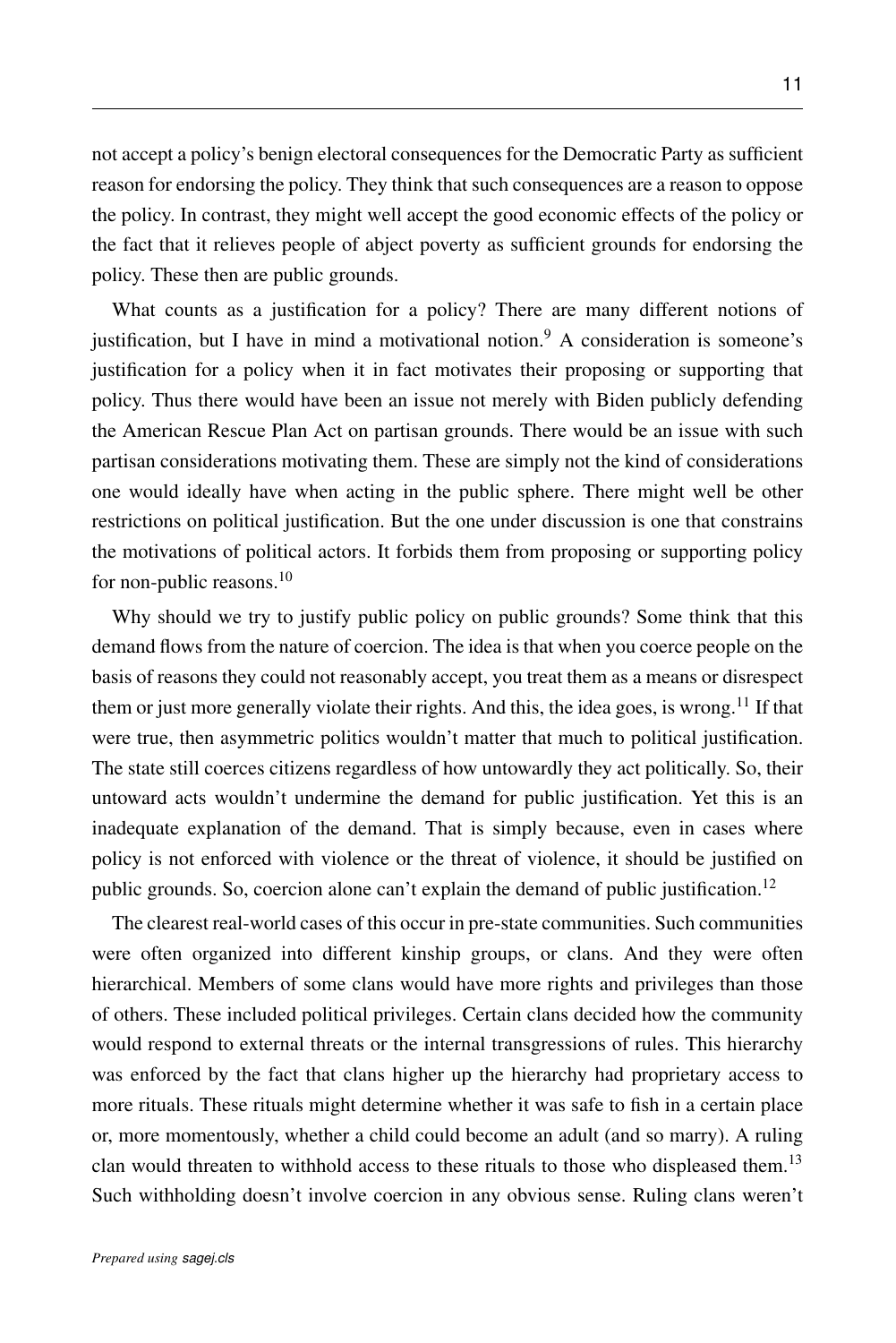threatening to kill or physically punish anybody else. They were just threatening to withdraw their spiritual services. Nonetheless even in societies such as this there is a demand for public justification. Members of ruling clan would do wrong were they to enact policies on the basis of those policies serving their interests alone. It would be inappropriate for a chief to enclose part of the commons so his flock would have more land to graze on. This would be an appeal to the chief's own private interests, rather than a public justification for a policy. So it is not the special nature of coercion that explains why there is a demand for public justification of policy.<sup>14</sup>

What else could ground this demand? Many think that it is grounded by the value of civic friendship.<sup>15</sup> We can spell this out by first thinking about close personal friendships. Consider friendship in the context of a marriage.<sup>16</sup> Imagine that you and your partner are deciding where to send your child to school. Your partner wants to send them to a Catholic school, because they think it's important that your child is raised in the faith. But you aren't religious. You think your child shouldn't have Catholicism thrust upon them. You want to send them to a secular public school. It would be inappropriate, in this case, if your partner enrolled your child in a Catholic school in order to make them Catholic. When their actions affect projects critical to the relationship, such as raising a child, they typically should only act on considerations you could accept. The norms of the relationship require that your partner not ignore your values. This would be to disrespect your judgment. So, friendships are subject to something like a demand of public justification. When you do things that affect the relationship you should take your friend's judgements into account.

We can extend this to the civic case. The key thought here is that co-citizens should stand in something like the relationship of personal friendship, but on a civic scale. They should stand in civic friendships to one another. What exactly do civic friendships require? First, they require mutual concern: friends must care about one another's wellbeing. Someone who sacrifices your well-being with little remorse or for little gain is not your friend. Second, they require mutual respect; friends must have respect for one another's judgment. The case above is evidence of this. Third, they require mutual affection, at least in a weak sense. Perhaps friends needn't like one another, but they must not have contempt for one another. Fourth, they require both equality and a commitment to equality. Friends don't wield asymmetric power over one another, and they are committed to not wielding such power.<sup>17</sup> When all these conditions are met, a civic friendship is in place. The participants of these relationships have a claim on the other participants to respect the relationship's preconditions. If your friend shows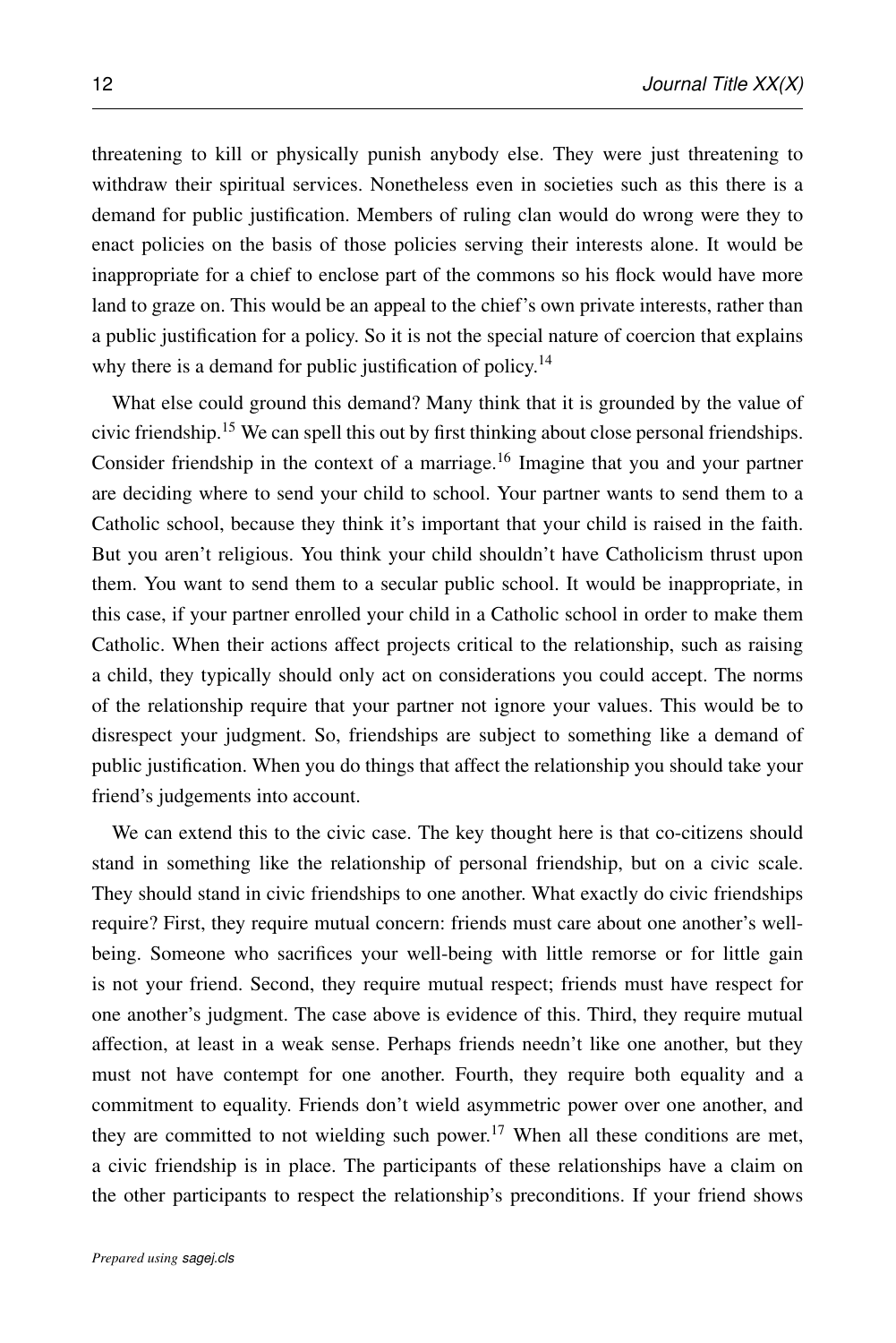disregard for your well-being, disrespect for your judgment, or has contempt for you, then they wrong you. Civic friendship, in this sense, constitutes an ideal for political community.

The second condition on civic friendship, the one that concerns respect for judgment, underpins the demand for public justification of policy. When we're in civic friendships with our co-citizens, we should respect their judgment on issues that affect the relationship. Doing otherwise impairs civic friendship. Yet public policy surely affects our relationship with them. It affects the norms of such a relationship since those norms are in part a function of state laws.<sup>18</sup> And it affects the joint projects we have with other members of the relationship. That project consists in governing the state. So, respecting our co-citizens' judgment means only justifying policy to them on grounds that they could accept. If we push policies on the basis of reasons they could not accept, then we are ignoring their judgment. There are of course exceptions to these requirements. If your co-citizens have odious values, or exhibit intractable failures in reasoning, then civic friendship doesn't demand that you justify policies on the grounds that they could accept: similar conditions apply in personal friendships. But, in the absence of such failures, you should avoid simply inflicting policy on your co-citizens against their better judgment. You should always try to justify public policy on public grounds.

Let me address some objections to this view. First, one might worry that nothing like friendship is achievable on a civic scale. Thus, we shouldn't think the demand of public justification is grounded by civic friendships. One might think this because one thinks that genuine friendships require face-to-face interaction or emotional intimacy. One cannot have such things with all of one's co-citizens, and so civic friendship is impossible. But this seems like an implausible claim about friendship. It's true, of course, that personal friendships require face-to-face interaction. But we are in many communities—neighborhoods, universities, academic disciplines—which are too large for such interactions. These communities can give rise to a sort of friendship, and specifically to the kind of obligations associated with friendship. So friendships don't require face-to-face interaction. Second, one might think that civic friendship couldn't ground obligations. After all, personal friendships are optional: we get to choose our personal friends. In contrast, we have far less of an ability to choose our co-citizens. And one might think that it is only optional relationships that ground obligations. Yet that too seems incorrect. Familial relationships ground obligations but are nonoptional. We have special obligations to our parents and to our siblings, despite the fact that we didn't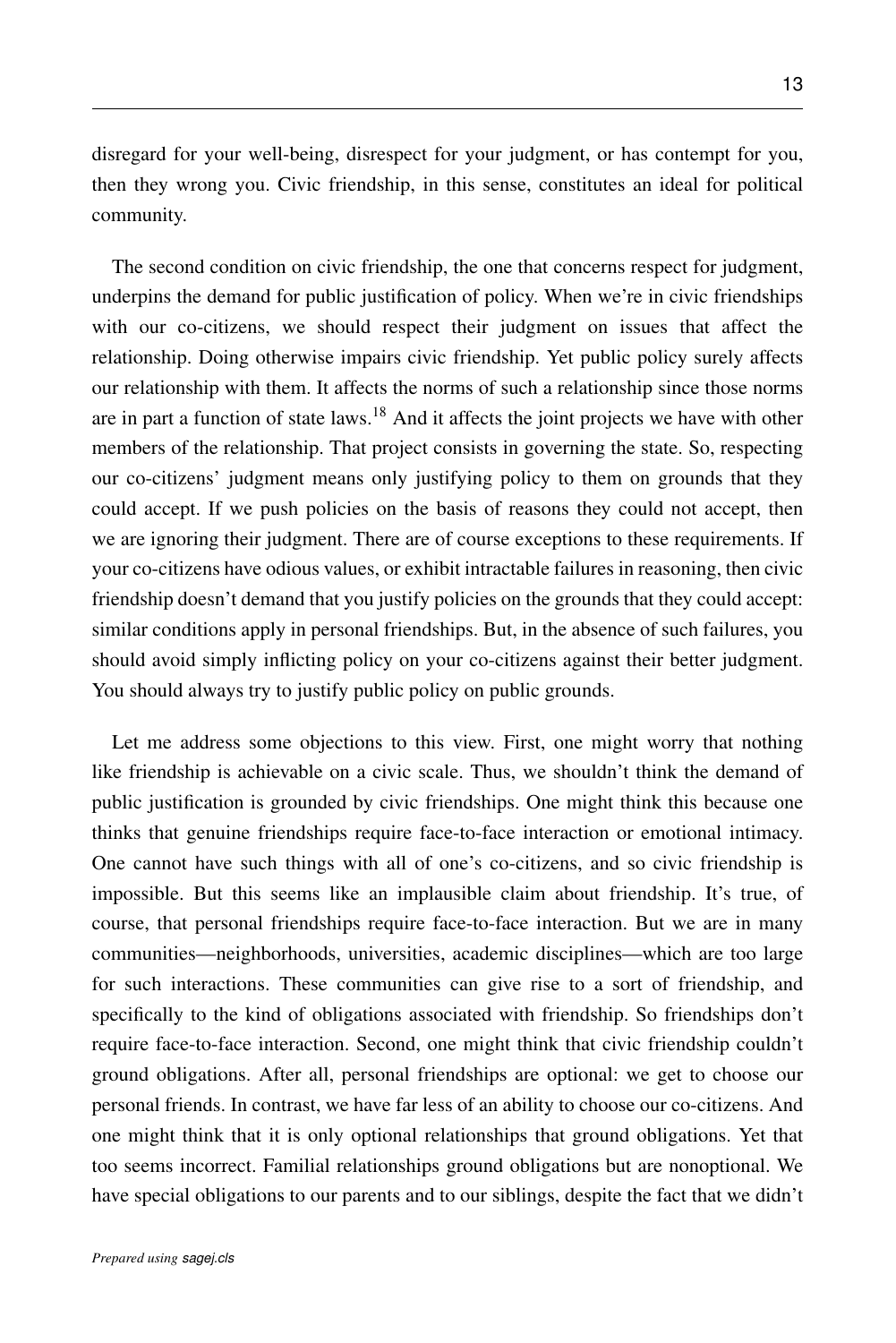choose them. So neither of these worries ground good reasons to reject the view that civic friendships ground the demand for public justification.<sup>19</sup>

A third objection is that any realistic source of civic friendships would be somehow undesirable. On the one hand, one might root such friendships in shared ethnicity or culture. But this seems odious. We don't want membership in our polities to depend on race or culture. On the other, one might root them in a shared adherence to a set of ideals. But this, one might worry, would generate a "pernicious slide from political disagreement into the charge of disloyalty" [\(Levy 2017,](#page-32-7) 110). It would lead us to see those who disagreed with us politically as not members of our polity. So, the concern goes, any viable source of civic friendship would have unintended, and deeply undesirable, consequences. Yet this seems too pessimistic. We can surely form friendships, and communities more generally, without grounding them on ethnicity or a narrow set of shared values. I am not the same ethnicity as all my friends, and I often disagree politically with my friends. Friendship does not have just two possible sources. Civic friendship, in particular, might have a wide variety of other sources. It could be rooted in the shared participation in the common project of governance. It could be rooted in a shared identity based on co-location in a geographical area or a common language. It could be rooted in shared subjection to common institutions.<sup>20</sup> None of these sources for civic friendship seem to generate deeply undesirable consequences. I conclude, then, that civic friendship is an appropriate ground for the demand of public justification.

We can now see how asymmetric politics affect public justification. Asymmetric politics sunder civic friendships. Here, let's just focus on the affects of asymmetry in legislative tactics and in attitudes. The asymmetry in legislative tactics involves Republican officeholders sacrificing good government for partisan advantage. This violates both the requirement of mutual concern and that of mutual respect. It violates the requirement of mutual concern because it manifests a lack of concern for the well-being of cross-partisans. Good government is essential to their doing well. A willingness to sacrifice good government reveals a lack of concern for their welfare. It violates the requirement of mutual respect because partisan considerations drive such a sacrifice. Republican officeholders forsake good policy because they think it will help them electorally. These are not grounds that non-Republicans could reasonably accept. So, this asymmetry in legislative tactics, or at least the priorities underpinning it, severs crosspartisan civic friendships.

Asymmetric attitudes have two aspects. The first consists in the contempt ordinary Republicans, those without office, have for Democrats. Friendship of any kind requires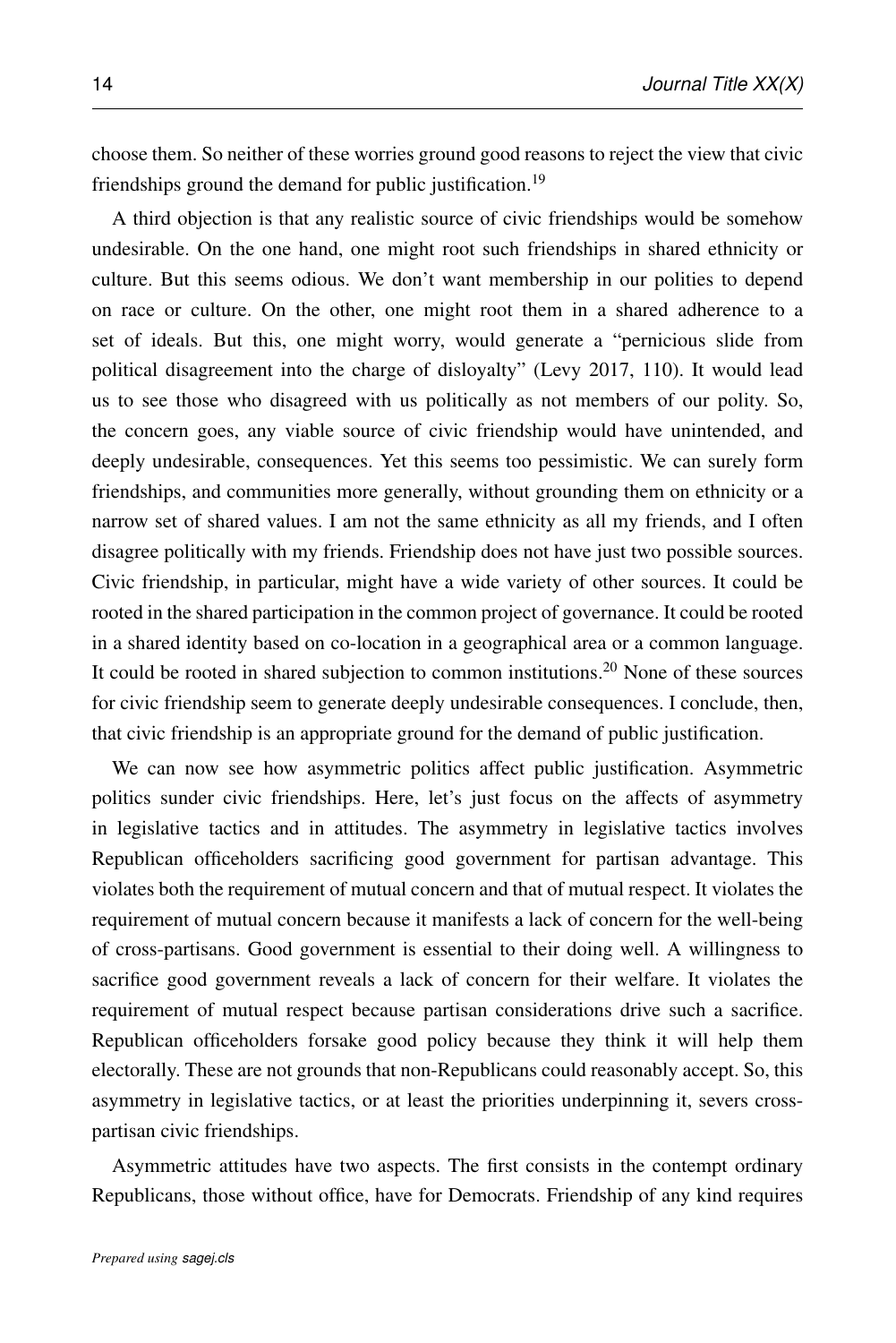a certain level of affection. One cannot be friends with someone who hates you. Republicans very often do hate Democrats. They see them as a threat to the nation's well-being, they do not want their children to marry Democrats and nor do they want to interact with them. Such attitudes sever civic friendships. The second consists in the fact that Republican voters are often motivated by defending the social superiority of their identity group. They are, for example, motivated by defending the elevated social status of white people. Such motivations are also inconsistent with civic friendship. The key point here is that friendships require a commitment to equality. One is not friends with someone who would lord it over you if they ever had the chance. But defending one's social superiority is incompatible with such a commitment to equality.<sup>21</sup> So the motivation to do so also severs civic friendships. Thus, asymmetric politics stop civic friendships from spanning party lines.

That undermines the demand of public justification. This demand is grounded by the existence of civic friendships. Thus, when the friendships are severed, the demand disappears. To see how this works, consider personal friendships. We owe it to our friends to care about their well-being, and help them out when we can. But, if they sever the friendship, then we no longer have such obligations to them. We are not obliged to help out former friends. Likewise, if Republicans sever civic friendships, Democrats needn't comply with the norms of such friendships. Specifically, they needn't justify policy on public grounds. Now that doesn't quite mean they can advance policies on any ground whatsoever. Republican misbehavior severs civic friendships between Democrats and Republicans, but not between Democrats and other non-Republicans. But it means that Republicans have no claim on Democrats to advance policy on grounds they could accept. It is only non-Republicans who have such a claim. So any justification all reasonable non-Republicans can accept is permissible. Since around ninety percent of non-Republicans are Democrats, in practice this will often mean that any justification all reasonable Democrats can accept is permissible.<sup>22</sup> Democrats certainly needn't justify policy on grounds that Republicans could accept.

Let us look at one way to resist this argument. One might deny that Republican attitudes have entirely severed cross-partisan civic friendships. After all, there is some leeway in the norms of friendship: one can feel contempt for a friend temporarily or fail to care about their welfare on certain occasions, without entirely severing the friendship. Thus, one might maintain that the norms of civic friendship still bind. There are two responses to this point. First, the way in which Republicans have contravened the norms of friendship is more than temporary and occasional. We have seen twenty years of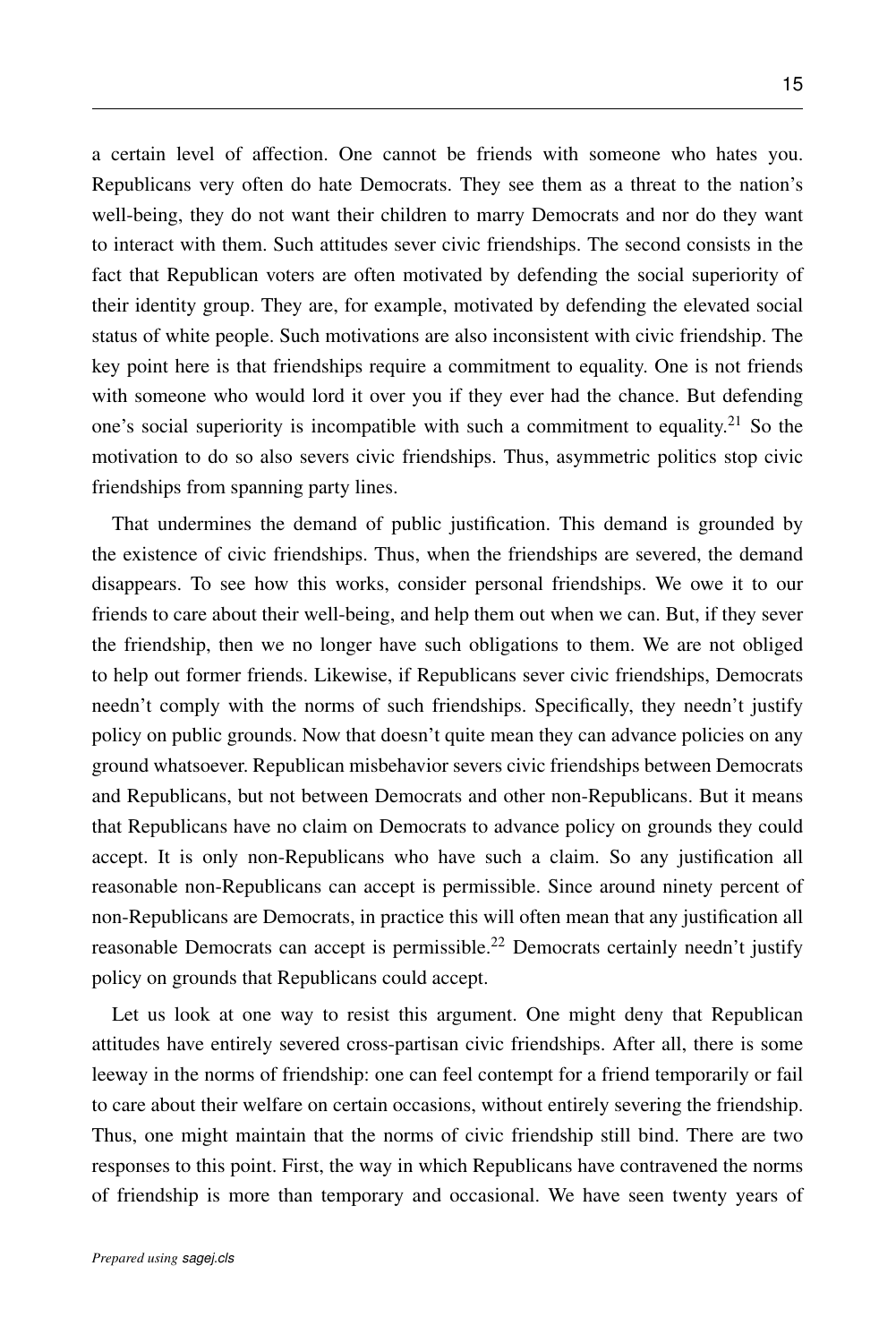contempt ladled atop three decades of partisan warfare. I suspect such a long-lived violation of the norms of civic friendship suffices to sever those friendships. But second, even if the friendships perdure the obligations that they ground do not. When you betray a friend you no longer have a claim on them to comply with the norms of friendship. If you inexcusably harm the interest of someone you are in a close relationship with, then you forfeit your claim for affection and respect and care from this person. Likewise, by violating the norms of civic friendship, Republicans forfeit their claim on others that they obey such norms, regardless of whether there is a sense in which the relationship perdures. Thus, one way or another, Democrats are largely freed from the demand of public justification.

What, concretely, does that mean? I suspect that it will often permits partisan justifications for certain policies. Consider, for instance, current proposals to grant Washington, D.C. and Puerto Rico statehood.<sup>23</sup> Plausibly, there could be good public justifications for these proposals. But it is naïve to think that this is actually what motivates support for such proposals. Such proposals are advanced because their enactment would yield states that would reliably vote Democratic. That would add Democratic senators to Congress and improve the Democratic Party's chances in presidential and House elections. That is to say, their real justification is clearly partisan. Such a justification would be impermissible in a well-functioning democracy. It would violate one of the norms of civic friendship; the norm requiring us to respect the judgment of our fellow citizens. But such norms no longer bind non-Republicans, so such a justification can be perfectly sound in the contemporary United States.

The same point applies to current proposals to expand the size of the Supreme Court.<sup>24</sup> Such an expansion would allow the current Democratic president, Joe Biden, to add liberal judges to bench. That would create a liberal majority, which would facilitate decisions that favor Democratic policy goals. There might be a sound public justification for increasing the number of judges in the Court. But, again, the actual motivation behind this proposal is surely not such a justification. It is the desire to advance Democratic policy goals. Those policy goals are not goals held by all reasonable citizens. So some such citizens would surely reject the claim that this consideration was a reason for such a policy. Thus, this motivation would be impermissible in a well-functioning democracy. Yet, again, it is perfectly permissible in the United States. Democrats are free to advance policies such as these on non-public grounds.

One might wonder whether Republicans are free to do the same. After all, if civic friendships no longer hold between Democrats and Republicans, then it seems that they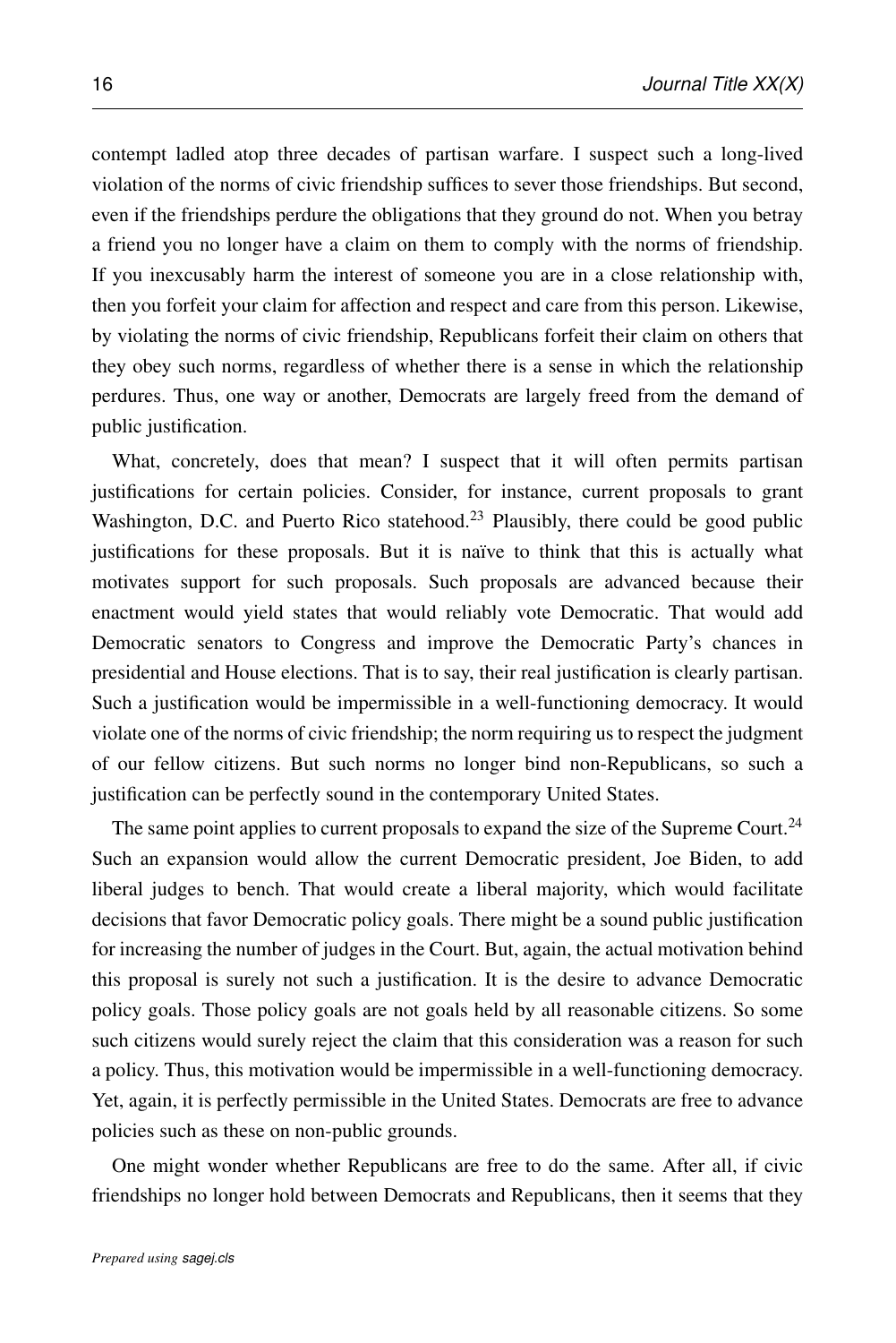cannot ground a demand that Republicans justify policy on public grounds. So one might think that they too are free of the demand for public justification. Here is where the asymmetric nature of the relevant phenomena is important. Republicans bear most of the blame for sundering cross-partisan relationships of civic friendship. Yet when one does wrong one should not benefit from one's wrongdoing. Rather, one is under a duty to repair the wrongdoing; in this case by repairing the friendships (more on this later). This precludes Republicans from permissibly advancing policy justified on purely partisan grounds. If they were permitted to do this, they would have benefited from their own wrongdoing. Now of course that doesn't mean they will stop doing so. But it means the normative situation of Democrats and Republicans is asymmetric. The former are morally permitted to defend policy on partisan grounds. The latter are not. Asymmetric politics makes for asymmetric ethical situations.

#### **Non-Subordination**

Civic friendship is not the only relationship important in political communities. More fundamentally, we all have a claim against being subordinated, or dominated. This idea flows from the odious nature of relationships of subordination. Consider the relationship between a lord and a peasant or a king and a subject. Asymmetries of power characterized such relationships. Kings had much more power over their individual subjects than did individual subjects have over kings. Kings could affect what their subjects do to a far greater extent than vice versa. That put the subjects into relationships of subordination. They had a weighty claim against such subordination. Thus, they had a claim against being subject to someone's asymmetric power. Those who subjected them to such power wronged them.

This claim lends normative support to the egalitarian aspects of democracy. Democracy involves distributing political power equally. It involves giving everybody an equal number of votes and, ideally, ensuring they have equal informal influence over political decisions.<sup>25</sup> This is valuable, in part, because it helps prevent relationships of subordination. If some citizens had multiple votes, or others were entirely disenfranchised, those with more votes would have more political power. That would subject those with fewer votes to subordination. This gives citizens a claim to the institution and maintenance of democratic institutions. Their eradication threatens them with subordination.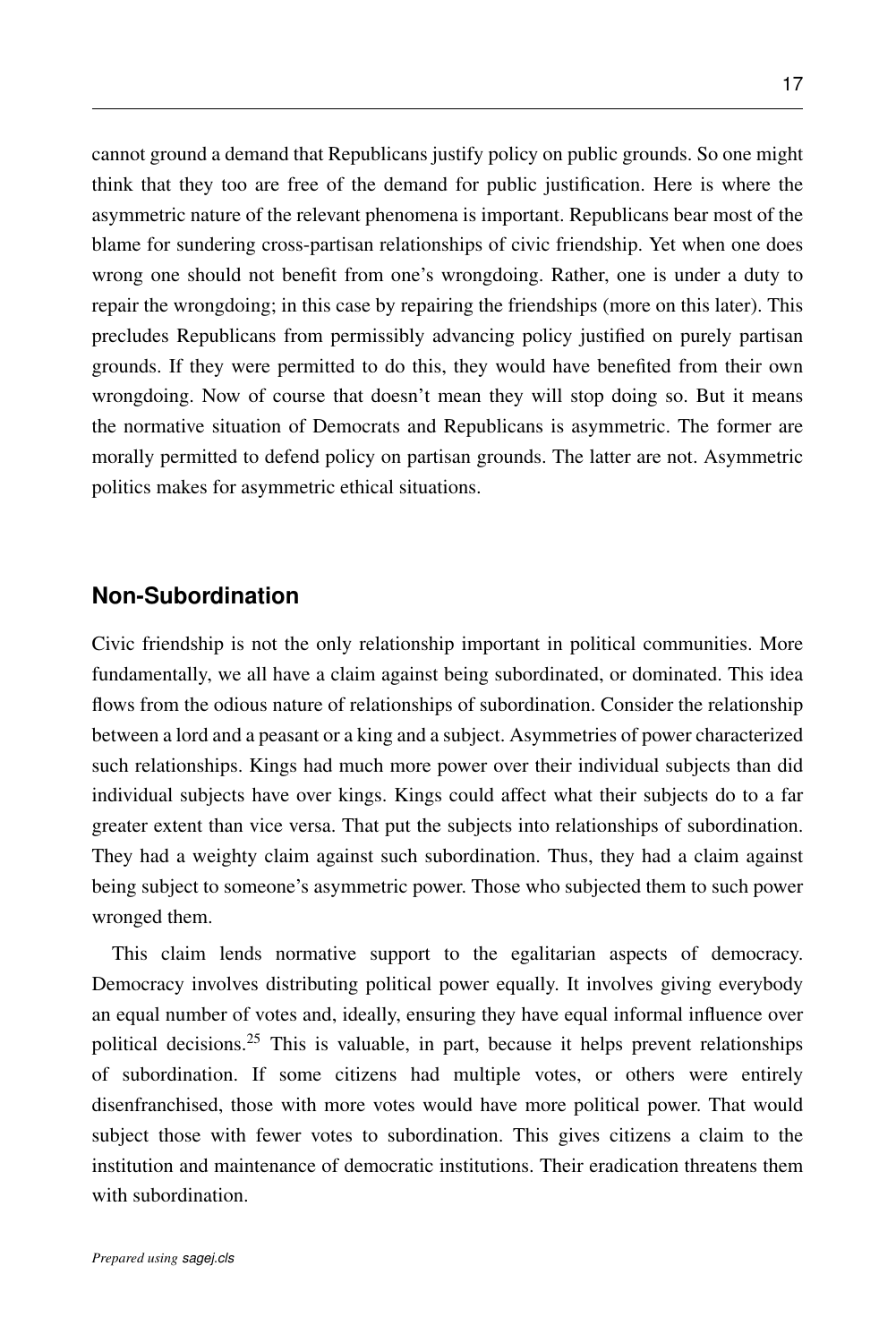The third aspect of asymmetric politics matters to these relationships. The Republican Party's slide into authoritarianism is an attempt to subordinate non-Republicans. This is most straightforward when it comes to voter suppression policies. Purging voter rolls disenfranchises, and so subordinates, people directly. Voter ID laws restrict access to polling stations and increase the cost some citizens have to bear in order to influence the outcome of elections. Yet power in the relevant sense is surely sensitive to such costs.<sup>26</sup> If it is more costly, on average, for minority voters to cast a vote, then that reduces their power to influence their fellow citizens through the ballot box. Examples make this clear. If Georgia charged Black people \$10 for voting, this would subordinate them. It would do so by making their exercise of the vote more costly, and so reducing their political power. Many voter suppression policies are just more subtle ways of imposing costs on certain groups for voting and so have the same import. They reduce the political power of those they impose costs on, and so they subordinate them.

There are many other ways that the Republican Party has become more authoritarian. Republican officials have begun to deny the legitimacy of their political opposition  $(Liihrmann et al. 2020)$  and condone violent attempts to subvert elections results. The issue with such actions is they impose risk. By denying the legitimacy of Democrats, such officials make their supporters more likely to engage in political violence after electoral defeat. By failing to condemn such violence after the fact, such officials make its reoccurrence more likely. This increases the risk that American democracy will collapse in the face of a violent mob or, more likely, through a legislative coup. That imposes a risk of subordination on non-Republicans. If American democracy collapses, they will most likely be subordinated in whatever political system takes its places. So it is not just that voter suppression policies actually subordinate some citizens. Republican discourse imposes a risk of subordination on even those who evade or can easily bear the cost of voter suppression policies.

Why does this matter? Because, if you subordinate someone, or threaten someone with subordination, then you undermine your own claim against subordination. How this undermining works is somewhat complicated. One's claim against subordination is completely erased when one's own subordination is necessary to stop one from subordinating others. Consider a slaveowner or a powerful dictator: if the only way to prevent them ruling over others is to subordinate (for instance, by jailing) them, they have no claim against such subordination. But the undermining is far less complete in other cases. One still has moral reason not to subordinate former slaveowners. Such people have a weaker claim against subordination than do others, because they have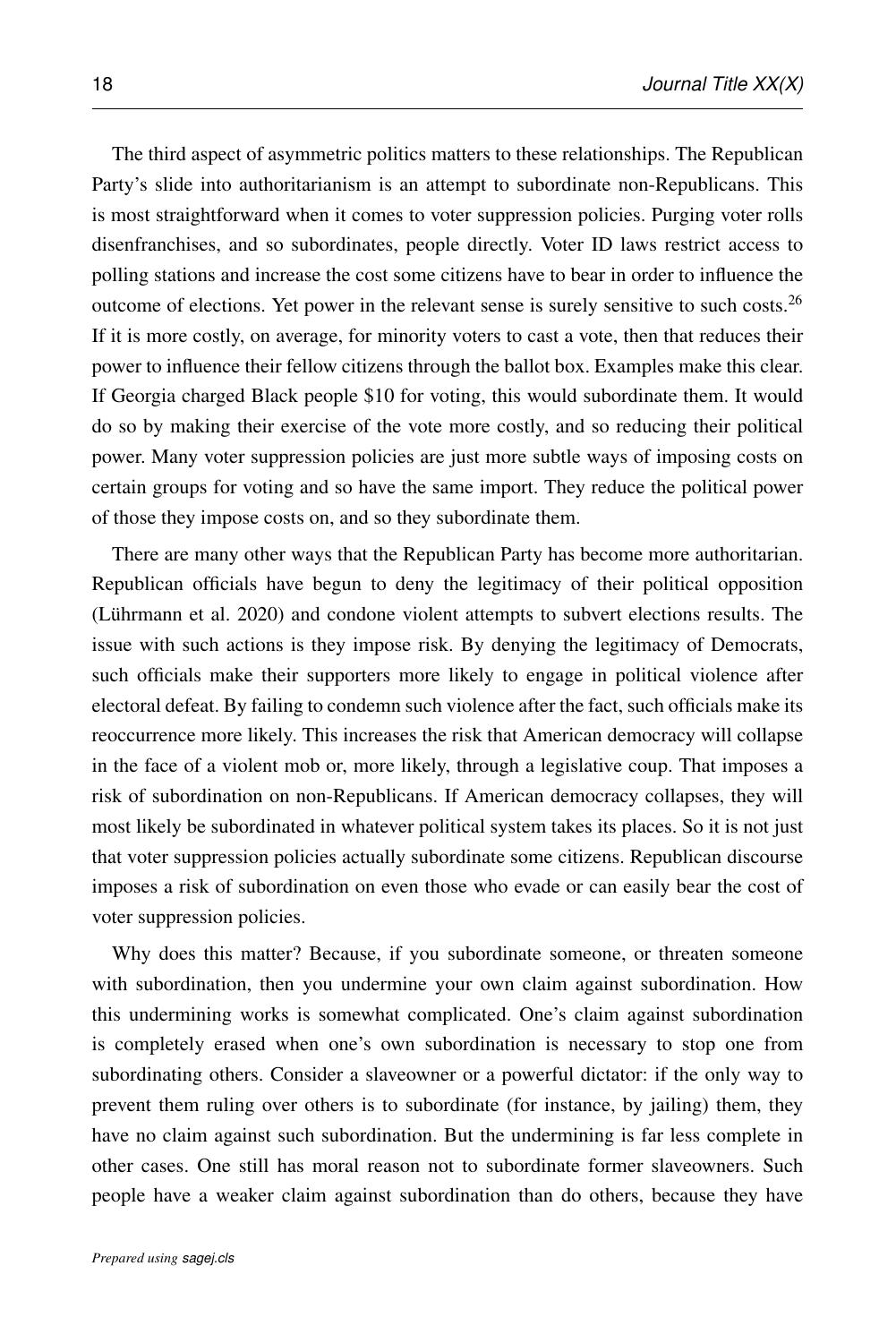little standing to complain about being subordinated. Thus, it is less objectionable to subordinate past slaveowners than other people. But, still, it is objectionable. So Republicans threaten others with subordination, they entirely erase their own claim against subordination when subordinating them stops them subordinating others, by

merely weaken their claim against subordination in other cases.

I've just appealed to our judgments about paradigmatic cases of subordination to underpin this view: this seems to be how subordination works in cases of slavery and dictatorship. Additionally, it follows from a more general principle. The general principle is that, if one wrongs someone (or risks wronging them) in some specific way, then one undermines one's own claim against being wronged in that way.<sup>27</sup> This principle is attractive because it seems true in many moral domains. When you physically attack someone, you undermine your own claim against such attacks. The person you attack can attack you in self-defense. Others can attack you in other-defense. Equally, if you break your promises or continually lie to people, then you cannot complain when others break their promises or lie to you. Such behavior undermines your own claim on faith and honesty. What unifies these domains is simply that they're domains of directed obligations.<sup>28</sup> When you make a promise, it's not just that you should keep your promise: you owe it to the promisee to keep it. You wrong them if you break your promise to them. Generally speaking, when one breaks a directed obligation of some kind, then one undermines one's own claim on others to comply with that kind of obligation. Thus, by subordinating others, Republicans undermine their own claim against subordination.

Let us consider one counterargument to this claim. This argument points out that it is the actions of Republican officeholders that most directly threaten their fellow Americans with subordination. So, one might accept that that such officeholders undermine their claims against subordination but deny that ordinary Republican voters undermine any such claim. The reply to this is straightforward: ordinary Republican voters are complicit in the wrongdoings of those they elect. One is complicit in wrongdoing when one does something that one knows, or should know, contributes to that wrongdoing.<sup>29</sup> The antidemocracy platform of the contemporary Republican Party is no secret. Its content is widely reported. So Republican voters should know that voting for Republican candidates contributes to the subordination of their fellow citizens. The evidence that it does is freely available to them. So Republican voters are complicit in that subordination. But being complicit in a specific wrongdoing also undermines one's own claim against being subject to such a wrongdoing. So, ordinary Republican voters' claim against subordination is undermined by their complicity in subordinating others.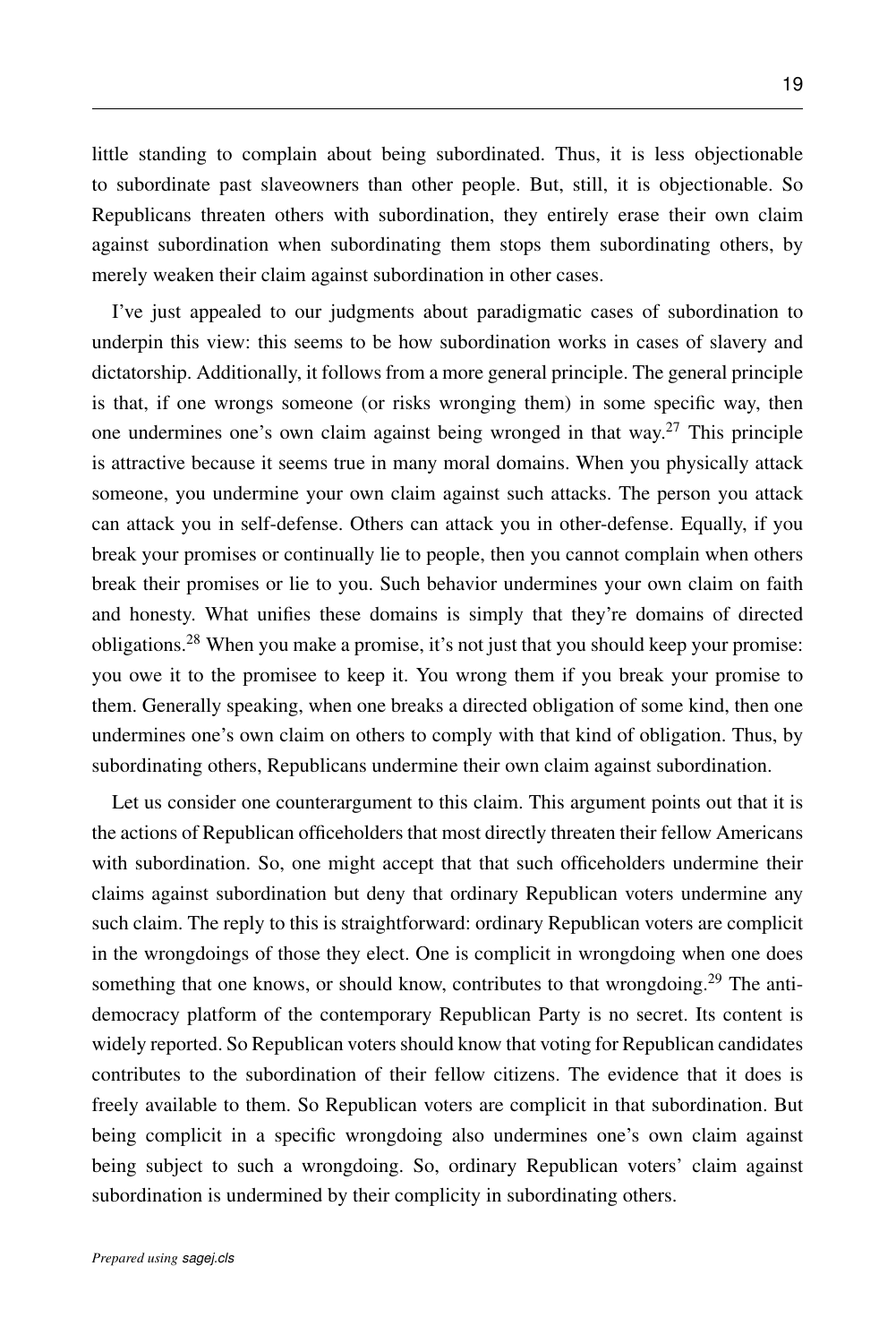If this is correct, what are its political consequences? I think that it affects issues of institutional choice. American institutions currently include minority vetoes. The Senate filibuster is the most salient. Senate rules dictate that the votes of sixty senators are needed to end debate on a bill and bring it to a vote on the floor. In practice, this means that a party with a minority in the Senate can veto legislation. What could justify this institutional arrangement? I think the only obvious such justification lies in a concern about subordination. In a system without minority vetoes, the majority party has a practical monopoly on political power. Parties listen disproportionately to the concerns of their own supporters, so when one party is in power its supporters have much more power than do other citizens.<sup>30</sup> It doesn't really matter what the supporters of the minority party think about a proposed policy. The majority party won't listen to them, and it is the majority party that decides whether legislation gets passed. This gives supporters of the majority party more power than, and asymmetric power over, those of the minority party.

That creates a genuine concern about subordination. The key thought here is that there is a claim against being under someone's temporary domination. To see that, consider the following case: imagine that two people, John and Jim, alternate between being master and slave.<sup>31</sup> At one time John is the master. He uses coercion to get Jim to do exactly as he says. But, at other times, Jim is the master. The situation is reversed. This is problematic from an egalitarian point of view. It would be an improvement if neither were ever master or slave. Each has a claim against even temporary subordination. The point generalizes: we have claims against being under the asymmetric power of another, even temporarily.<sup>32</sup> That underpins the case for minority vetoes. By granting more power to the minority party, such vetoes ameliorate the inequalities of power at each time. Thus, they help satisfy the claim of members of a minority against subordination.

The upshot of this is that, if Republicans undermine their claim against nonsubordination, they undermine their claim to enjoy veto power when they are in a legislative minority. At minimum, this means Democratic politicians have no moral reason to respect the Senate filibuster when doing so threatens the subordination of other Americans. Thus, they have no moral reason to respect the filibuster on issues of voting rights. Republican voter suppression subordinates their fellow citizens. That forfeits their claim to a minority veto on such matters. More generally, it seems plausible that the continual Republican ability to obstruct government in the Senate aids their undermining of American democracy. That undercuts their claim to enjoy the institutional basis of such obstruction: a minority veto in the Senate. So, plausibly, Democratic politicians lack moral reason to refrain from wholesale abolition of the filibuster. Republicans have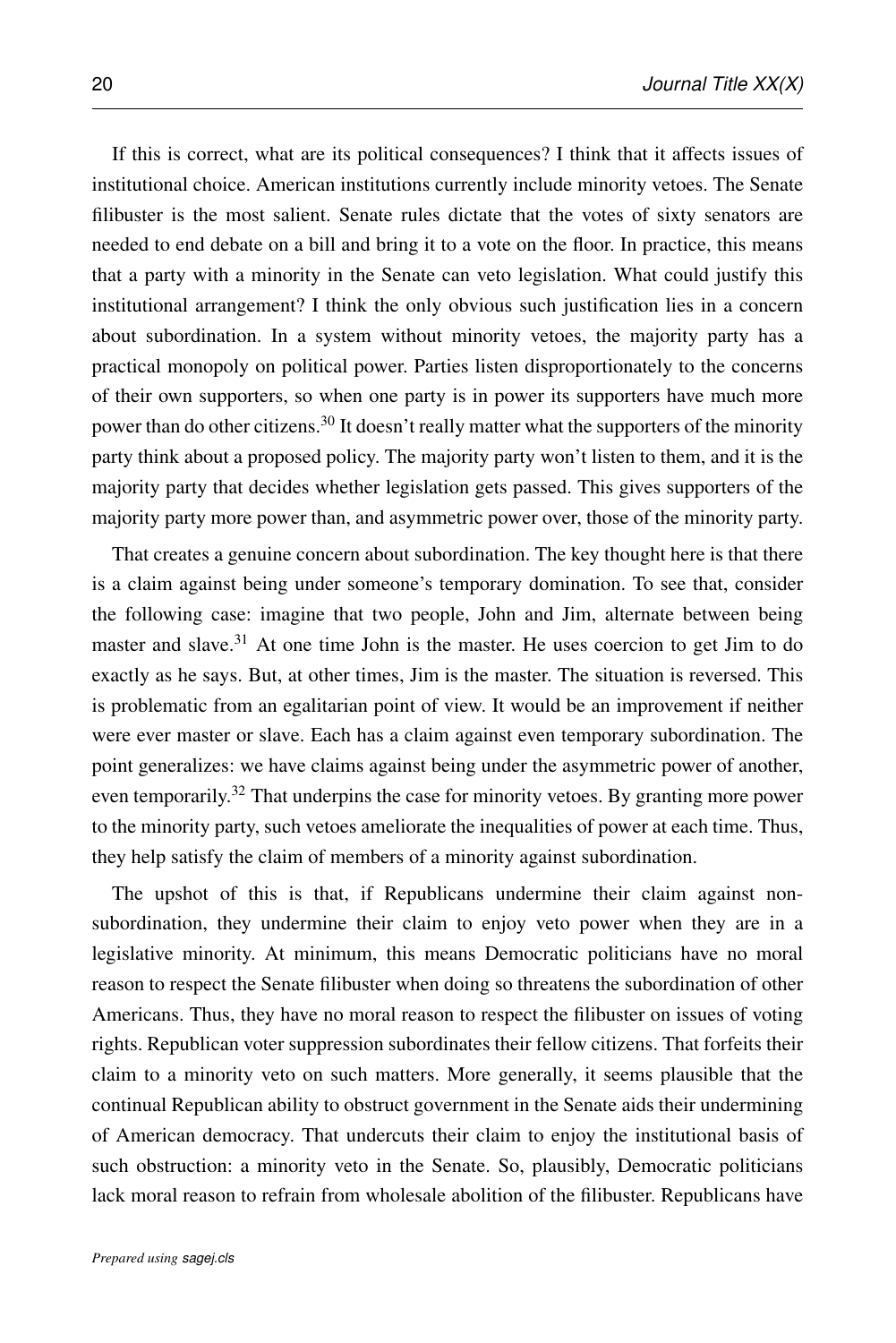undermined the claim, a claim against non-subordination, that would underpin such a reason.

### **Political Authority**

Let us turn to a final issue, and one of basic import in political philosophy: the authority of the state. It's typically thought that we all have a duty to obey our state's laws. If the law tells us to pay our taxes, it's often thought that we have a moral obligation to pay them. If it forbids drug use, many think we shouldn't take drugs. But it has been difficult to pin down the basis of such a duty. Perhaps sometimes we should obey the law because doing so is just doing our fair share in producing the benefits the state gives us.<sup>33</sup> This is most plausible for taxation. Perhaps paying our taxes is doing our fair share to sustaining the state's provision of public goods. Perhaps, in other cases, we have weighty reason to coordinate on certain practices with our fellow citizens. The laws provide a salient point around which we can coordinate.<sup>34</sup> Yet it is hard to extend these reasons for obeying some laws to a general duty to obey the law. It is opaque why we would have a fair share obligation to obey the laws forbidding drug use or why we should think of intellectual property laws, for example, as solving a coordination problem. There are, some say, "gaps" in the state's authority.<sup>35</sup>

Recently, many writers have endorsed the view that we have special reason to obey democratically-made laws.<sup>36</sup> The idea is that this fills in many of the gaps in the authority of democratic states. A democratically-made law is one over which all have equal influence. The most straightforward way to develop this idea rests on the claim that, when we ignore democratically-made laws, we set ourselves up as the superiors of our fellow citizens. That is because relationships of inferiority and superiority are in part constituted by asymmetric power. Kings are superior to subjects in part because they have asymmetric power over them. When we ignore democratically-made laws, we rob our fellow citizens of power over us. But suppose they obey such laws. This gives us power over them. In this situation, we can (via the law) affect what our fellow citizens do but they cannot affect what we do. So we create an asymmetry of power between ourselves and our fellow citizens. And, if what I said in the previous section was correct, they have a claim against being subject to such an asymmetry. So, our fellow citizens have a claim on us to obey democratically-made laws.

This means that there are further implications to Republicans undermining their claim against non-subordination: it weakens the authority of the state. In particular, it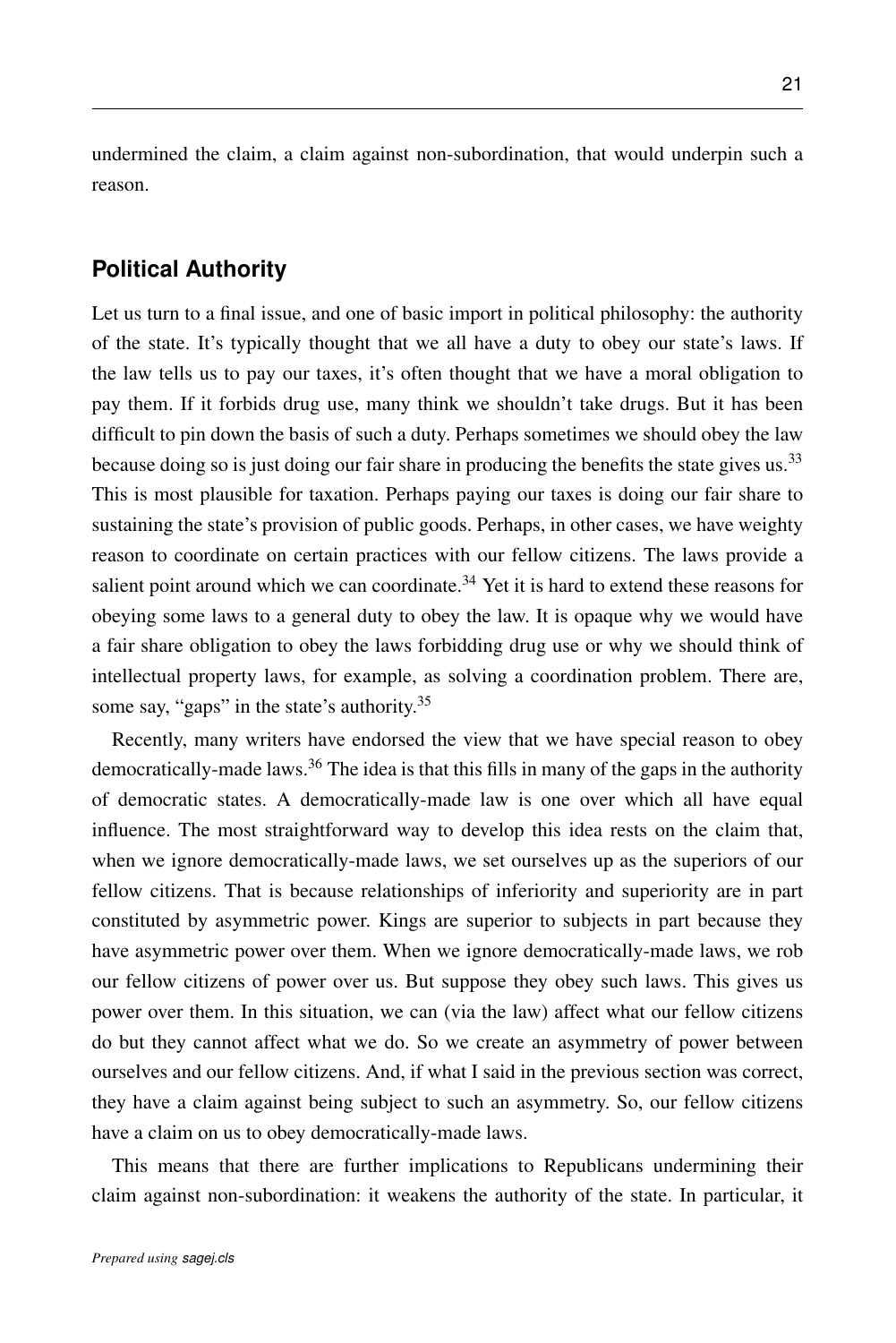undermines our duty to obey those laws over which Republicans in particular have had more influence. Consider laws that restrict access to abortion or push the tax burden onto poorer Americans. These laws are generally passed by Republican legislatures at both state and federal level. A good part of our reason to obey laws with such content, I believe, would lie in the egalitarian reasons just identified. Disobeying these laws would rob Republicans of equal power over their other Americans and so threaten them with subordination. And that, in a well-functioning democracy, would give people reason to obey such laws. But that reason only holds if Republicans have a claim to non-subordination. Their attempts to subordinate their fellow citizens weakens any such claim. Thus, asymmetric politics undermines people's duty to obey laws made by Republican legislators.

Yet the issue is much more serious than that. The Republican slide into authoritarianism doesn't merely undermine their claim against non-subordination. It makes themselves social superiors. Again, the point is clearest when it comes to voter suppression policies. By disenfranchising minority voters, by making it costlier for them to vote, the Republican Party creates an inequality of power between Republican voters and these other voters. It puts the latter in a relationship of subordination. We all have reason to minimize relationships of subordination. So, we have reason to minimize the power of Republicans: indeed, others have a claim on us that we do exactly this. But obeying Republican-made laws increases the power of Republicans. So it increases the inequality of power between Republicans and those whose votes they have suppressed. What matters here is not the content of the laws: it is the fact that they have been passed by Republican officeholders. Obeying such laws gives these Republicans, and their supporters, more power. That means we don't just lack egalitarian reason to obey Republican-made laws. We have positive reason to avoid obeying them: doing so avoids exacerbating relationships of subordination.

It is perhaps worth making this further point more plausible by considering a comparable case. Imagine you live in a dictatorship where one person, the dictator, makes all the laws. Power is, in part, the ability to get other people to do what you want.<sup>37</sup> Thus obeying the dictator's laws increases the power of the dictator. It does so directly, by giving them power over you. But it also usually does so indirectly. When your fellow citizens see you obeying the law, they should usually infer they are more likely to suffer reprisals for not obeying the law. That will usually make them more likely to obey the law, and so give the dictator more power over them. Yet your obeying the law does not, in a dictatorship, give other citizens any more power. So it exacerbates the inequality of power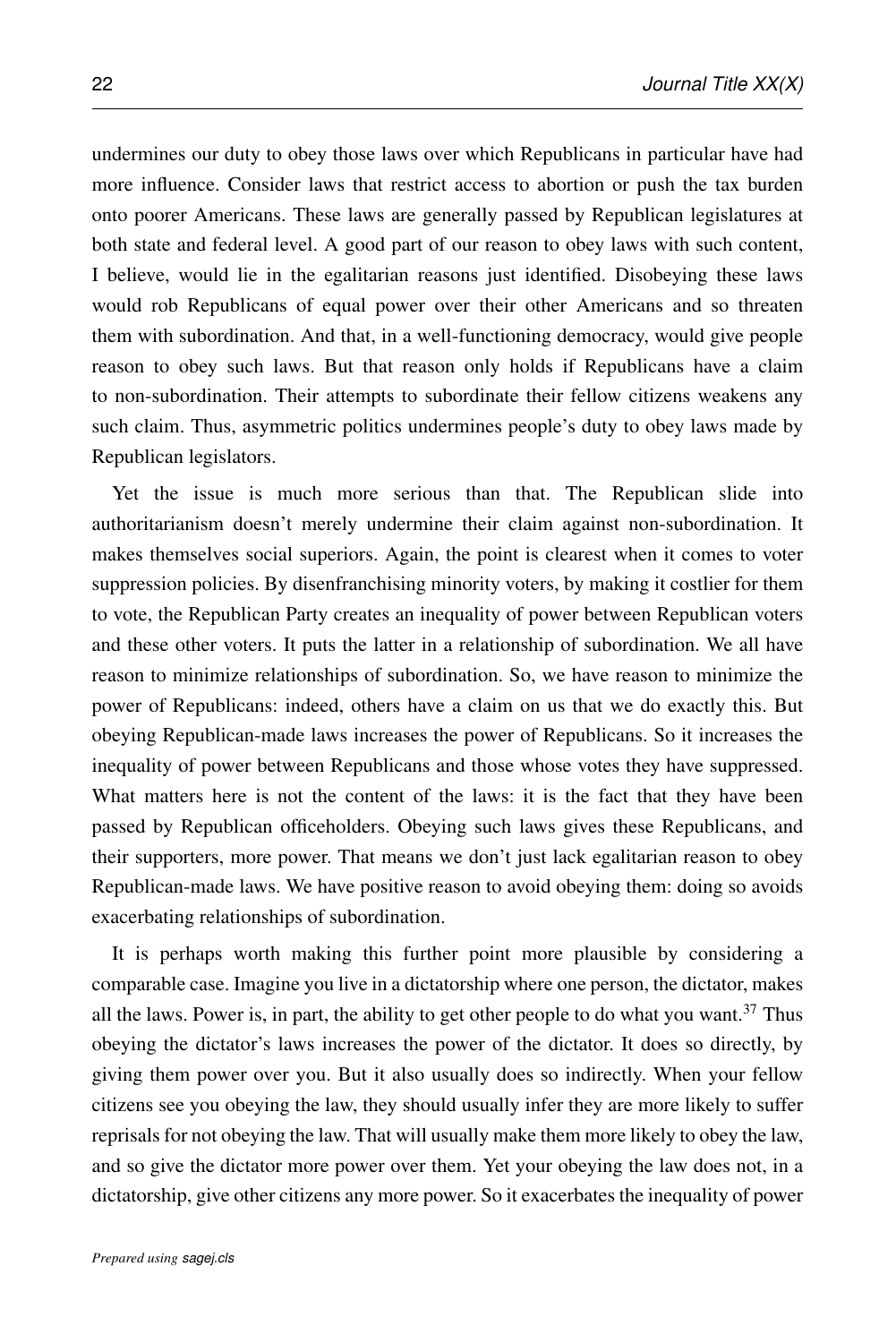between your fellow citizens and the dictator. And that exacerbates the relationships of subordination between them and the dictator. You have weighty egalitarian reason not to subject your fellow citizens to more severe relationships of subordination. So, you have weighty egalitarian reason not to obey the dictator's laws. Analogously, when Republican officeholders make it difficult or more costly for their fellow citizens to vote, they subordinate their fellow citizens. You have weighty egalitarian reason not to exacerbate these relationships of subordination. So, you have weighty reason to avoid obeying the laws made by Republican officeholders.

Practically speaking, what does this mean? In dictatorships, it seems plausible that these considerations give one reason to publicly flout the laws. This is for two reasons. First, the more public is one's power over someone, the more it contributes to a relationship of subordination. This is partly a contingent matter and partly not. Contingently, power over one person often gives one power over others. This is especially so in the context of obedience to the law, where one's chance of being punished for breaking the law depends on whether others obey it. More robustly, power of which people are unaware likely doesn't contribute to subordination. Imagine that a powerful alien battleship moved into Earth's orbit, but nobody ever knew about its presence. Its power would not subordinate us. Only public power is subordinating. Second, when people do the opposite to what you try to get them to do, this instantiates less power over them in the sense relevant to social hierarchy than if they are just indifferent to you. Suppose whenever you asked anyone to do something, they did the opposite. Plausibly, this would put you in a lower social position than if they simply ignored you. It would be a purposive negation of your authority, rather than mere indifference to it. Likewise, if people publicly flout the dictator's laws, then they reduce the dictator's status more than if they simply ignore those laws. So, in dictatorships, people have reason to performatively break such laws. This lessens the dictator's superiority over their fellow citizens.

The same reason holds, although with less weight, among those subject to Republican governments. When one party embarks on a program that puts its members in a position of superiority over their fellow citizens, that gives everyone reason to publicly flout the laws passed by legislators from that party. By so doing, they lessen the hierarchy such officeholders have sought to create. In the American case, this applies on both state and federal levels. In both cases, the power of Republican officeholders contributes to the subordination of their fellow citizens. That gives everyone else reason to deny them such power, and publicly disobeying the laws they pass is a way to do this. Now of course that doesn't mean that people have all-things-considered reason to flout any law whatsoever.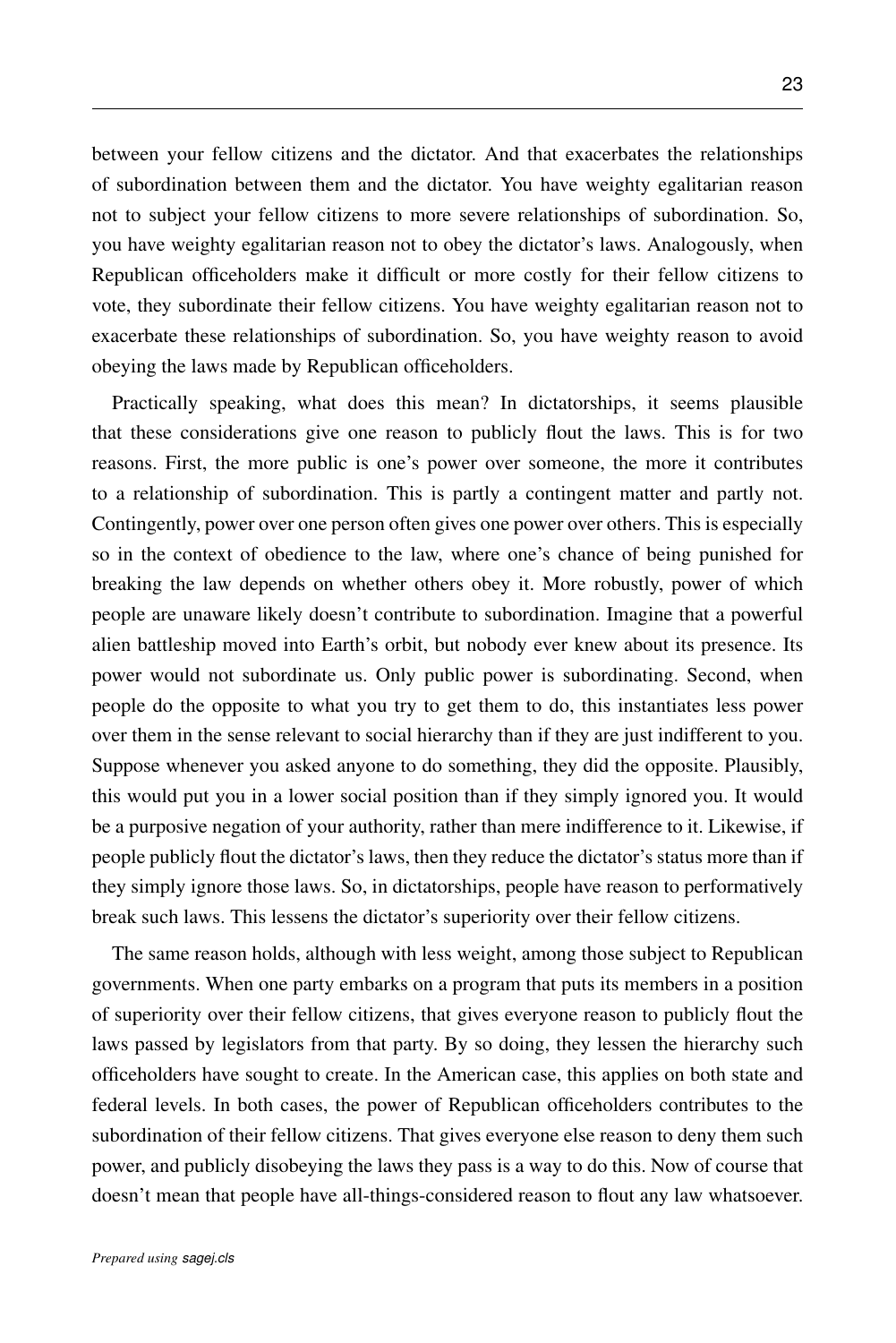We obviously have very weighty reason not to physically hurt our fellow citizens. Perhaps we have weighty fair share reason to keep paying certain taxes. But there are many laws that don't enjoy such a privileged status. We don't have any obvious independent reason to obey laws restricting abortion access, protecting intellectual property, or prohibiting drug use (etc.). Thus, plausibly, many citizens have reason to publicly flout such laws, when they have been passed by Republican legislatures. Doing so helps mitigate the relationships of subordination that Republican officeholders have put in place. In other words, the third aspect of asymmetric politics gives citizens reason to engage in public campaigns of civil disobedience.

#### **The Open Door**

If I am correct then, normatively speaking, asymmetric politics is enormously destabilizing. Its victims are freed of many democratic constraints. They are not subject to a demand for public justification. They needn't attend to claims against nonsubordination. They have positive reason to flout many laws. Yet that does not mean that they are freed of all constraints. In particular, I believe that these victims have a duty to allow the perpetrators to repair the damage that they have done to civic relationships. They should welcome the attempt to affect such repair, and they should comply fully with the norms of such relationships after it. In other words, they have the duty to leave the door to civic friendship open to those who have sundered these friendships. In the US case, it is no doubt naïve to think that Republicans will walk through such an open door any time soon. Yet the duty remains.

This duty is grounded on the fact that civic friendship is an ideal for political community. It is a type of relationship all members of the community have a prima facie claim to enjoy. To see this, it is important to distinguish civic friendship from personal friendship. When a personal friend, through their wrongdoing, severs your friendship, you do not have a duty to leave the door to the friendship open. When a friend betrays or mistreats you, you are not obligated to give them a chance to repair the friendship. You are of course permitted to do so: doing so is rarely rationally ineligible. But it is supererogatory. Yet matters are different in a civic friendship. This is because it is possible, at least in modern societies, to avoid having much of a relationship at all with former personal friends. You can avoid mutual dependency and you can avoid having common projects with them. Yet you cannot avoid such a relationship with former civic friends. You are necessarily dependent on your fellow citizens (and vice versa). You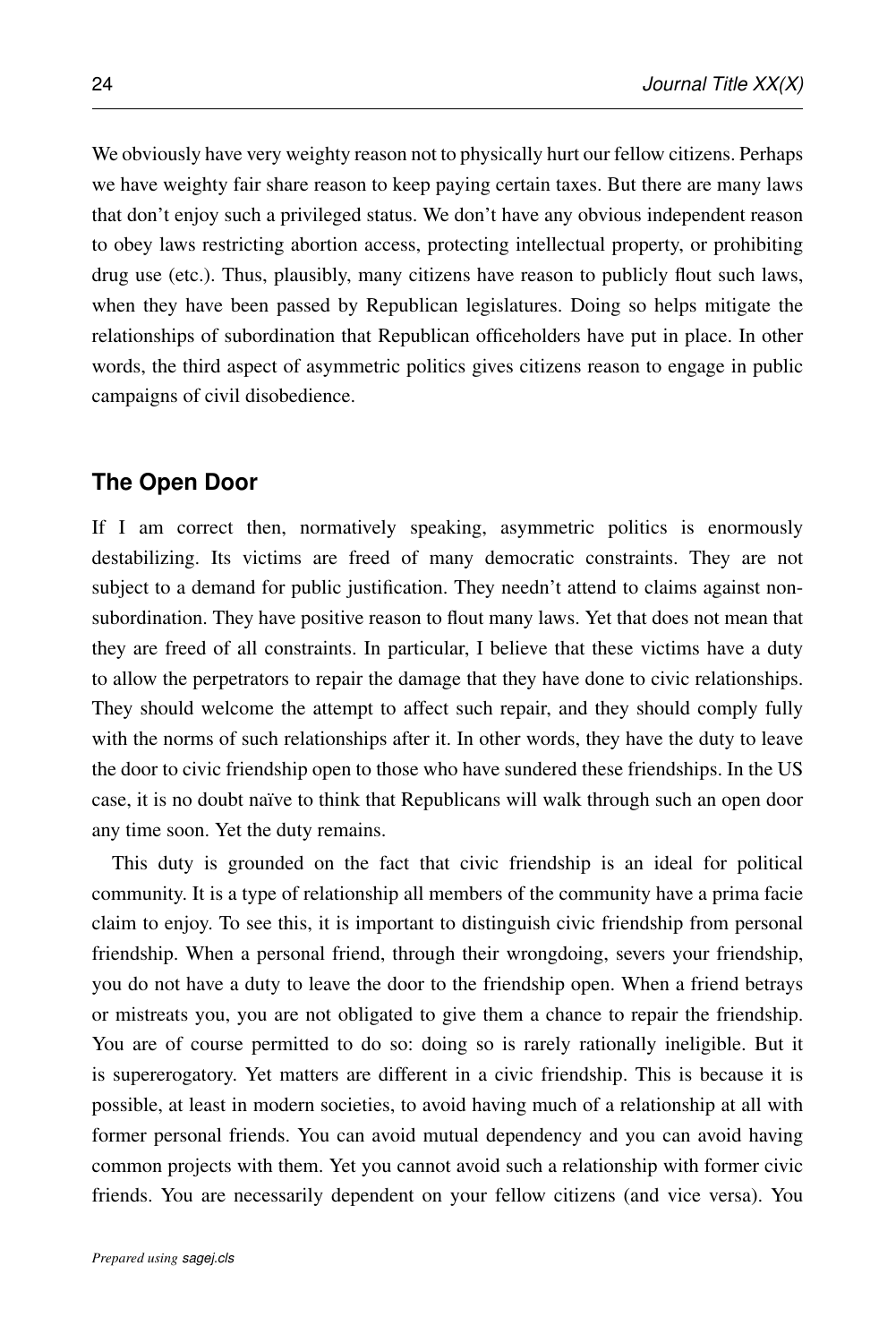both play a role in determining the viability of your society and the justice of its basic institutions. And you ineluctably have common projects with them: governing the state. So, typically, you must be in a robust relationship, one of mutual dependency, with former civic friends.

I think that, plausibly, we all have a claim against being consigned to bad relationships. Yet any relationship of mutual dependency that falls below the minimal demands of civic friendship is a bad relationship. It is one in which the participants have little concern for the well-being or respect for the judgment of the other participants. It is bad to have such a relationship with someone we depend on and share common projects with. So we have a claim against being locked in such a relationship. I doubt that that means that, when we ourselves have severed a civic friendship, others must reconcile with us without any effort on our behalf. But I suspect it means that we should try to repair the relationships, and others must permit us to repair such relationships. Thus, non-Republicans have a duty to allow Republicans to repair their relationships of civic friendship. I doubt that non-Republicans have a duty to repair these relationships themselves. They likely have some reason to do so, for such relationships are valuable. But typically when a friend wrongs someone, the onus does not fall on them to renew the relationship. Nonetheless, they have a duty to welcome the renewal of their civic friendships.<sup>38</sup>

What exactly does relational repairs look like? At minimum, it involves ceasing to do the things that impaired the relevant relationships. You cannot repair civic relationships at the same time as maintaining one's contempt for one's fellow citizens, failing to care about their welfare, and trying to subordinate them. I am unsure whether repairing civic friendships requires more than this. Personal friendship perhaps does. When a friend wrongs you, perhaps one thing they need to do to repair the relationship is to apologize. They need to acknowledge the wrongdoing and express regret for it. So, by analogy, one might think that repairing a civic friendship requires such an apology. Yet plausibly things can stand in for such an apology in the context of a civic friendship (and perhaps in a personal friendship too). If Republicans started fully living up to the norms of civic friendship, if they started trying to genuinely promote the well-being of their fellow citizens and took their judgment seriously, then perhaps this could repair their relationships. Even that is a tall order. But Democrats would, I believe, be obligated to accept such an olive branch in good faith.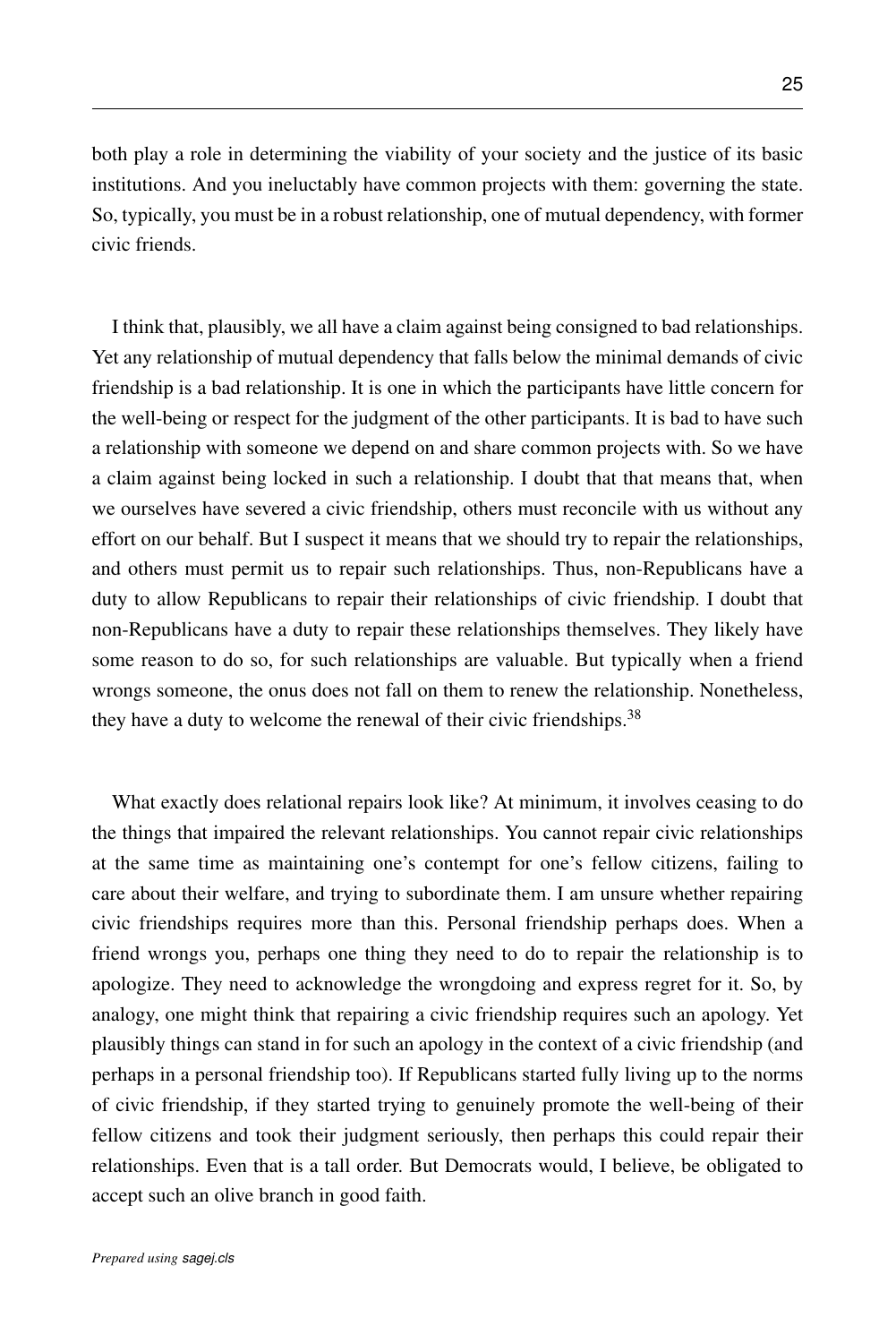### **Conclusion**

Let me sum up. In the United States, polarization has been asymmetric: it has been driven by the radicalization of the Republic Party. This, I have argued, transforms the obligations of other actors in American politics. Republican's pursuit of partisan advantage over the public interest and their attitudes towards their opposition severs civic friendships. That frees non-Republicans from the demand of public justification. The Republican slide into authoritarianism subordinates non-Republicans and thereby undermines Republicans' own claim to non-subordination. This means that others needn't respect their claim to minority vetoes, and indeed that others have reason to disobey Republican-made laws. These conclusions about asymmetric politics apply, I believe, beyond the United States. In many countries, political division arises asymmetrically: it is driven by the radicalization of one political actor. Often, this will sever civic friendships and undermine the claims of the radicalizing party. Asymmetrical politics, quite generally, transforms the obligations of those acting in the political sphere.

I want to make one final point. I have argued that asymmetric politics frees non-Republicans from certain obligations: that they are permitted to do things that would be impermissible in a well-functioning democracy. This does not entail that they ought to do such things all-things-considered. After all, such behavior might be strategically unwise. Perhaps abolishing the filibuster or packing the Supreme Court would lose Democrats votes in the next election. That would be a weighty reason for Democrats not to push such policies. Or perhaps such actions would hasten democratic decline in the United States. [Levitsky and Ziblatt](#page-32-8) [\(2018\)](#page-32-8) take such a view. They think that democracy's survival depends on norms of mutual toleration and institutional forbearance [\(2018,](#page-32-8) 102–17). Mutual toleration requires political actors to accept their rivals as legitimate. Institutional forbearance requires political actors to not use their legal prerogatives to entrench their own political dominance. They think that if Democrats take radical action in response to Republican misbehavior, then this will destroy these norms [\(2018,](#page-32-8) 215–20). Such strategic reasons might mean that, all things considered, Democrats should refrain from any such radical action: such actions may well have bad consequences.

Settling whether that is so requires more empirical study. I won't do that here. But I do want to sound a note of skepticism about each point. The first point is most plausible, I think, if voters often choose who they vote for on the basis of their policy preferences. Thus, since voters oppose (e.g.) expanding Supreme Court [\(Epstein, Gibson](#page-30-6) [and Nelson 2020\)](#page-30-6), doing so would lose the Democratic Party many votes. But I doubt voters often make their vote choice on these grounds. They choose who to vote for on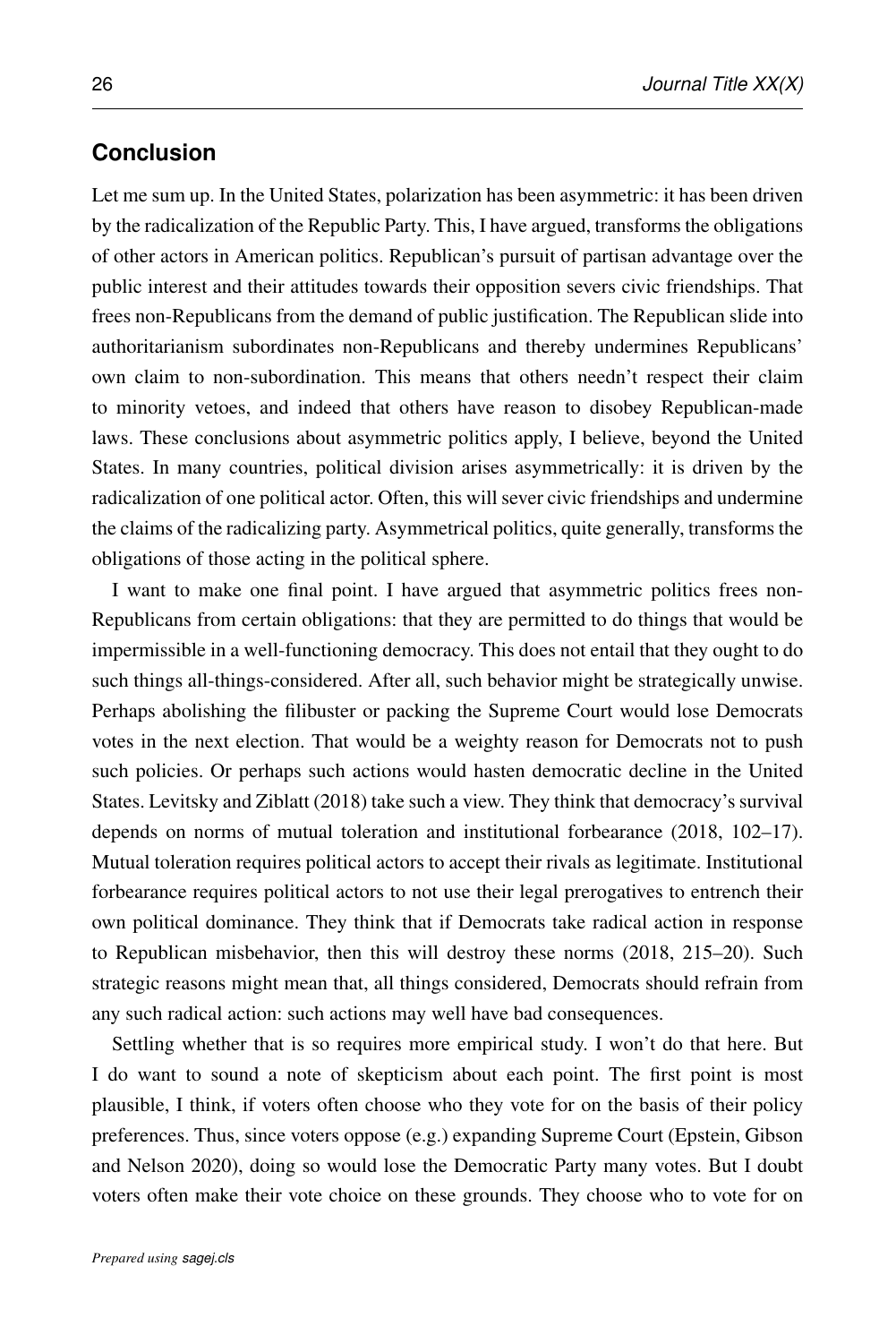the basis of group identity or how the economy is doing.<sup>39</sup> That diminishes the extent to which Democrats should fear electoral punishment as a response to such policies. On the second point, Democrats cannot single-handedly uphold the norms of mutual toleration and institutional forbearance. They need Republicans to take such norms seriously too. But the Republican Party has systematically violated these norms. Past Democratic quiescence has not discouraged such violations. It seems no more plausible that future quiescence will deter future violations than that radical actions—punishment—will deter more such violations. Playing tit-for-tat is often the best way to deter future misbehavior. So, I myself suspect that, all things considered, Democrats often ought to take the radical measures that I have outlined. Their bad consequences will not outweigh their practical pay-offs.

#### <span id="page-26-0"></span>**Notes**

- 1. For this direction of causation, see [Levendusky](#page-32-9) [\(2009\)](#page-32-9).
- 2. My use of the term draws some inspiration from [Grossmann and Hopkins](#page-30-2) [\(2016\)](#page-30-2), although I use it quite differently.
- 3. For several more examples, see [McCoy and Somer](#page-33-7) [\(2019\)](#page-33-7).
- 4. There is also some direct empirical evidence for this. See e.g. [Mian, Sufi and Trebbi](#page-33-8) [\(2010\)](#page-33-8).
- 5. Typically, in principle, one can get free identification when one is getting it in order to vote. But often doing so requires presenting other documents, such as birth certificates, which themselves are costly to get [\(GAO 2015,](#page-30-4) 31–33).
- 6. A reviewer suggests that perhaps Republican misbehavior might be justified by the fact "Republicans regularly find what they take to be their sincere, reasoned moral views characterized as hateful bigotry." Perhaps, but there is reason to doubt this. For one thing, I suspect that at the elite level demonization of the opposition was more common on the Republican side of the aisle in the 1980s and 1990s. I don't know of any Democratic cases quite like Newt Gingrich instructing his caucus to call Democratic politicians "traitors." For another, although it seems plausible that ordinary Democrats have become very willing to demonize Republican views in the last ten years, that postdates the growth of cross-partisan contempt, and so cannot explain it. Having said that, I don't know of much empirical work on whether such demonization is currently more common on one side of the aisle than the other, or of what the consequences of such demonization are for people's attitudes. Adequately evaluating this suggestion requires more empirical study.
- 7. [Rawls](#page-33-9) [\(1993\)](#page-33-9) made this idea prominent. He treats it as the entire basis for political philosophy. That's not my view: I just think it expresses one norm among the many that govern political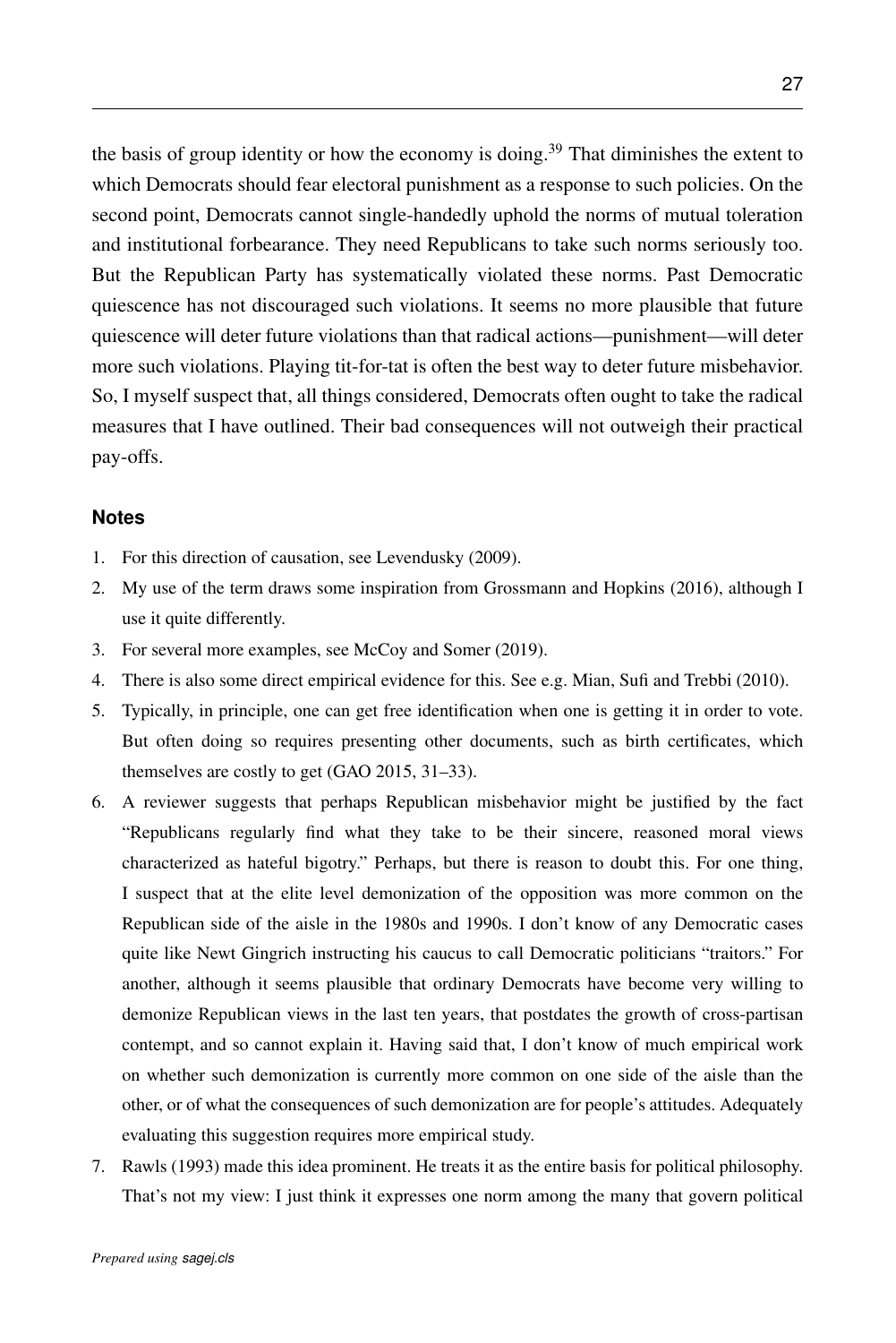competition in well-functioning democracies. My view, in other words, matches that in [Enoch](#page-30-7) [\(2015,](#page-30-7) 138–40).

- 8. [Rawls](#page-33-9) [\(1993,](#page-33-9) 48–65) takes a reasonable citizen to be one who accepts the idea that society should be a fair system of cooperation among free and equal citizens, and that there will be reasonable disagreement about the good among these citizens. My gloss on reasonableness is intended to be consistent with, but not committed to, this more concrete gloss on the notion.
- 9. For this way of thinking about political justification, see [Lister](#page-32-10) [\(2013,](#page-32-10) 15–23) and [Leland](#page-31-7) [and Wietmarschen](#page-31-7) [\(2017\)](#page-31-7). One could instead think of justification dialectically, as the reasons citizens give one another when debating policy. I take this to be Rawls's view from e.g. [Rawls](#page-33-10) [\(1997\)](#page-33-10). Adopting this view would require some changes to my argument, but the basic idea behind it would remain intact: asymmetric politics mean Democrats are not constrained by such a norm. My suspicion, however, is that the motivational notion is more fundamental that the dialectical one.
- 10. What if Biden justified sending checks to Americans on the grounds that it helped the Democratic Party vote, but then further justified this on the grounds that if the Democratic Party wins elections, it would promote the public good as defined by suitable public reasons? Then he would still violate the demand of public justification, for one of his motivations (helping the Democratic vote) would violate that demand. In other words, we should construe the demand of public justification as requiring that all of one's justifications for policy should be publicly acceptable.
- 11. See e.g. [Audi](#page-29-7) [\(1993,](#page-29-7) 688–90) and [Larmore](#page-31-8) [\(1996,](#page-31-8) 47).
- 12. For essentially the same point, see [Bird](#page-29-8) [\(2014\)](#page-29-8).
- 13. For this description, see [Henrich](#page-30-8) [\(2020,](#page-30-8) 112–21).
- 14. Besides the case in [Bird](#page-29-8) [\(2014\)](#page-29-8), Kolodny's [\(2019\)](#page-31-9) 'Myth of the Omittites' is a case like this.
- 15. For this sort of view, see [Ebels-Duggan](#page-30-9) [\(2010\)](#page-30-9), [Lister](#page-32-10) [\(2013\)](#page-32-10) and [Leland and Wietmarschen](#page-31-7) [\(2017\)](#page-31-7). It may also have been Rawls's view. See [Rawls](#page-33-10) [\(1997,](#page-33-10) 772).
- 16. [Lister](#page-32-10) [\(2013,](#page-32-10) 107–108) also considers this case.
- 17. For more on this condition, see [Viehoff](#page-34-7) [\(2014,](#page-34-7) 354–59).
- 18. For this point, see [Scheffler](#page-34-8) [\(2018,](#page-34-8) 16–19).
- 19. For more on both points, see [Viehoff](#page-34-9) [\(2019,](#page-34-9) 29–34).
- 20. [Miller](#page-33-11) [\(2017\)](#page-33-11) discusses these at greater length.
- 21. [Lovett](#page-32-11) [\(2022\)](#page-32-11) defends this point in more depth.
- 22. This figure comes from (Pew [2019](#page-33-12)*b*). As is standard, I treat those who report 'leaning Democrat' as Democrats. Additionally, the remaining non-Republicans, the true independents, are generally much less informed and more apathetic about politics than are partisans. The vast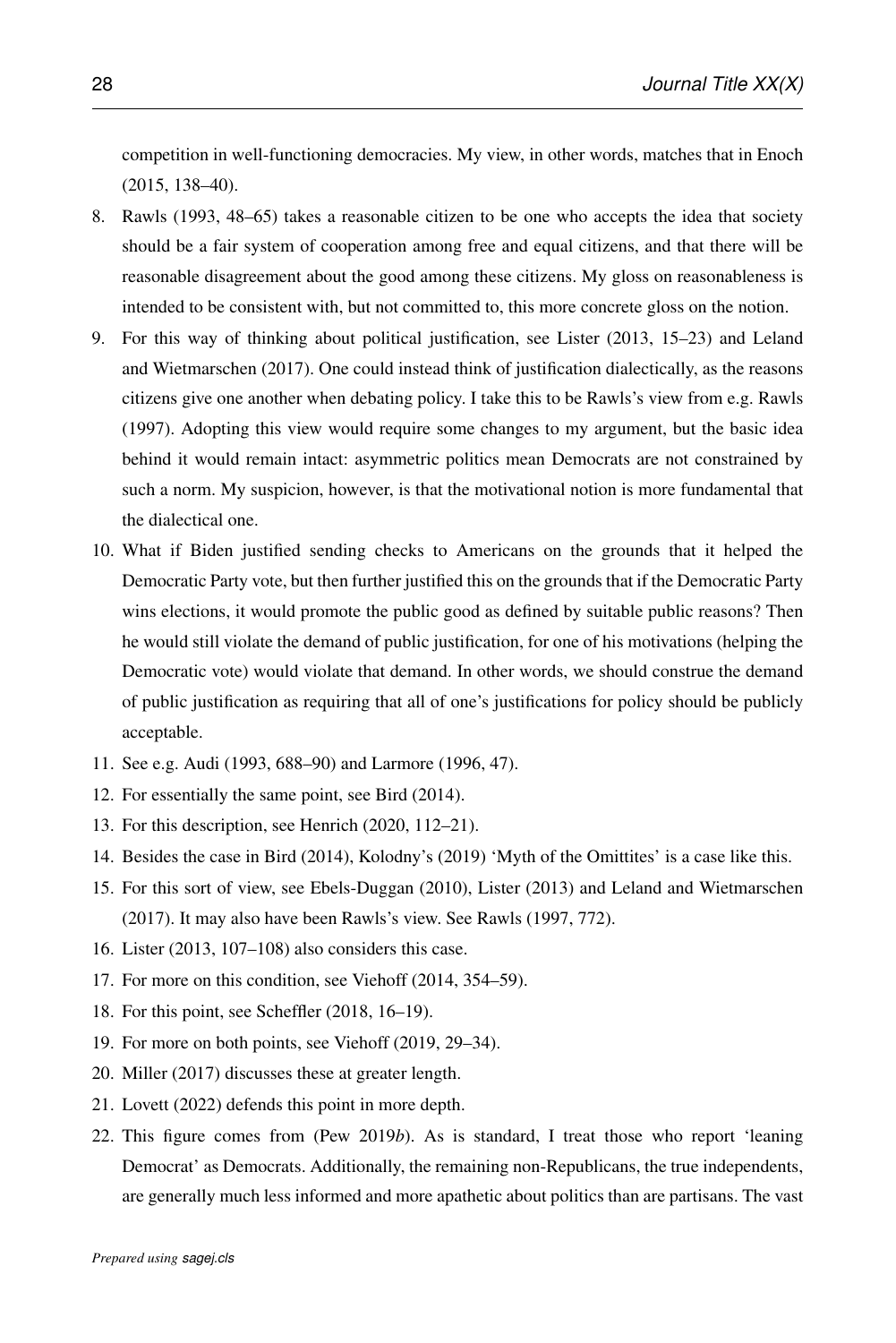majority of people without a party affiliation in the US aren't people who are carefully deciding between the party's different platforms or have taken a principle third stance: they are people who neither know nor care much about politics. But, plausibly, such people can accept quite a large range of grounds for policy. Ignorant, apathetic people are not very discriminating. So it shouldn't be that difficult to justify most policies to (most) independents.

- 23. See [Wines](#page-34-10) [\(2021\)](#page-34-10) and [Fineout](#page-30-10) [\(2021\)](#page-30-10).
- 24. See [Herndon and Astor](#page-31-10) [\(2020\)](#page-31-10).
- 25. For this view, see [Kolodny](#page-31-11) [\(2014\)](#page-31-11). The views in [Viehoff](#page-34-9) [\(2019\)](#page-34-9) and [Christiano](#page-30-11) [\(2008\)](#page-30-11) are both somewhat different to Kolodny's. But my arguments in this section go through, *mutatis mutandis*, on either view.
- 26. [Goldman](#page-30-12) [\(1972,](#page-30-12) 247–57) also makes this point.
- 27. This principle is also at the root of the rights forfeiture theory of punishment. See e.g. [Wellman](#page-34-11) [\(2012\)](#page-34-11).
- 28. See [Darwall](#page-30-13) [\(2006\)](#page-30-13) and [Wallace](#page-34-12) [\(2019\)](#page-34-12) for prominent discussions of such obligations.
- 29. For more on complicity, see [Lepora and Goodin](#page-32-12) [\(2013\)](#page-32-12).
- 30. A large body of research supports this claim. See [Shapiro et al.](#page-34-13) [\(1990\)](#page-34-13); [Levitt](#page-32-13) [\(1996\)](#page-32-13); [Bishin](#page-29-9) [\(2000\)](#page-29-9); [Mian, Sufi and Trebbi](#page-33-8) [\(2010\)](#page-33-8); [Kastellec et al.](#page-31-12) [\(2015\)](#page-31-12); [Lax, Phillips and Zelizer](#page-31-13) [\(2019\)](#page-31-13).
- 31. [Wilson](#page-34-14) [\(2019\)](#page-34-14) also discusses such a case. [McKerlie](#page-33-13) [\(1989\)](#page-33-13) discusses a very similar case, although in relation to distributive equality.
- 32. [Bidadanure](#page-29-10) [\(2016\)](#page-29-10) also defends this view.
- 33. For a contemporary defense of this view, see [Klosko](#page-31-14) [\(2005,](#page-31-14) 102–5).
- 34. This is of course the view in [Raz](#page-33-14) [\(1986\)](#page-33-14).
- 35. [Viehoff](#page-34-7) [\(2014,](#page-34-7) 338).
- 36. See [Christiano](#page-30-11) [\(2008\)](#page-30-11), [Kolodny](#page-31-11) [\(2014\)](#page-31-11) and [Viehoff](#page-34-7) [\(2014\)](#page-34-7).
- 37. For this view, see [Dahl](#page-30-14) [\(1957\)](#page-30-14).
- 38. This also illuminates the normative consequences of symmetrical polarization, in which civic friendships are severed by the actions of both parties. In this case, both parties have done wrong and so both have a duty to repair the relationship.
- 39. Many political scientists take this position. For some contemporary examples, see [Lenz](#page-32-14) [\(2012\)](#page-32-14) and [Achen and Bartels](#page-29-11) [\(2016\)](#page-29-11). For an opposing view, see [Ansolabehere, Rodden and Snyder](#page-29-12) [\(2008\)](#page-29-12).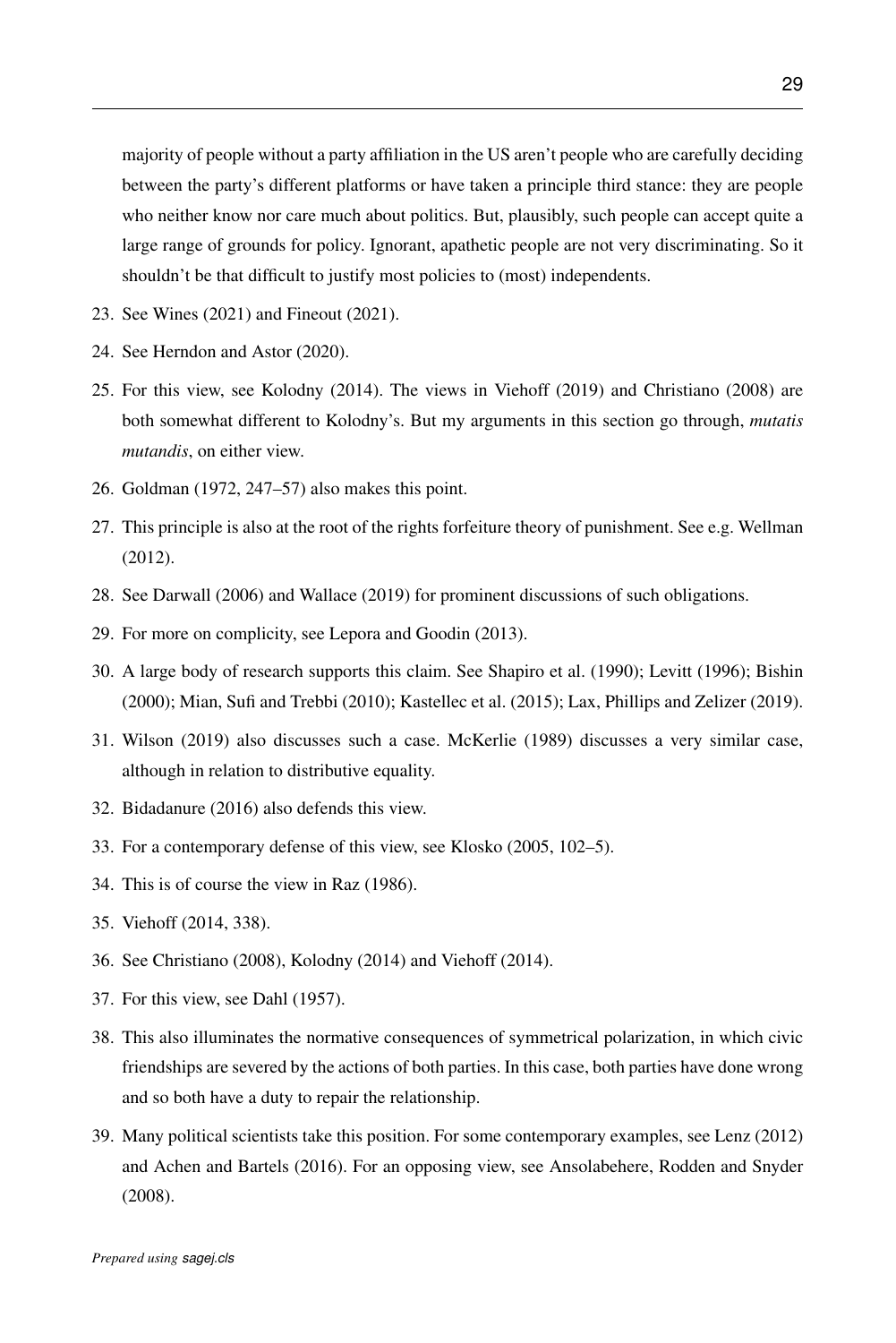#### **References**

- <span id="page-29-11"></span>Achen, Christopher H. and Larry M. Bartels. 2016. *Democracy for Realists: Why Elections Do Not Produce Responsive Government*. Princeton, N. J: Princeton University Press.
- <span id="page-29-6"></span>Agiesta, Jennifer and Ariel Edwards-Levy. 2021. "Most Americans feel democracy is under attack in the US." *CNN* .

URL: *https://www.cnn.com/2021/09/15/politics/cnn-poll-most-americans-democracy-underattack/index.html*

- <span id="page-29-2"></span>Anderson, Carol. 2018. *One Person, No Vote: How Voter Suppression Is Destroying Our Democracy*. Bloomsbury Publishing USA.
- <span id="page-29-12"></span>Ansolabehere, Stephen, Jonathan Rodden and James M. Snyder. 2008. "The Strength of Issues: Using Multiple Measures to Gauge Preference Stability, Ideological Constraint, and Issue Voting." *American Political Science Review* 102(2):215–232.
- <span id="page-29-7"></span>Audi, Robert. 1993. "The Place of Religious Argument in a Free and Democratic Society." *San Diego Law Review* 30(4):677.
- <span id="page-29-1"></span>Barr, Andy. 2010. "The GOP's no-compromise pledge.". URL: *https://www.politico.com/story/2010/10/the-gops-no-compromise-pledge-044311*
- <span id="page-29-10"></span>Bidadanure, Juliana. 2016. "Making sense of age-group justice: A time for relational equality?" *Politics, Philosophy & Economics* 15(3):234–260.
- <span id="page-29-8"></span>Bird, Colin. 2014. "Coercion and public justification." *Politics, Philosophy & Economics* 13(3):189–214.
- <span id="page-29-9"></span>Bishin, Benjamin G. 2000. "Constituency Influence in Congress: Does Subconstituency Matter?" *Legislative Studies Quarterly* 25(3):389–415.
- <span id="page-29-0"></span>Brass, Clinton T, Ida A Brudnick, Natalie Keegan, Barry J McMillion, John W Rollins and Brian T Yeh. 2018. Shutdown of the Federal Government: Causes, Processes, and Effects. Technical report Congressional Research Service.
- <span id="page-29-4"></span>Brater, Jonathan, Kevin Morris, Myrna Pérez and Christopher Deluzio. 2018. Purges: A Growing Threat to the Right to Vote. Technical report Brennan Center for Justice.
- <span id="page-29-5"></span>Cassidy, John. 2021. "The House Impeaches Trump Again, but Most Republicans Stick with Him." *The New Yorker* .

URL: *https://www.newyorker.com/news/our-columnists/the-house-impeaches-trump-againbut-most-republicans-stick-with-him*

<span id="page-29-3"></span>Center, Brennan. 2021. "Voting Laws Roundup: December 2021.".

URL: *https://www.brennancenter.org/our-work/research-reports/voting-laws-roundupdecember-2021*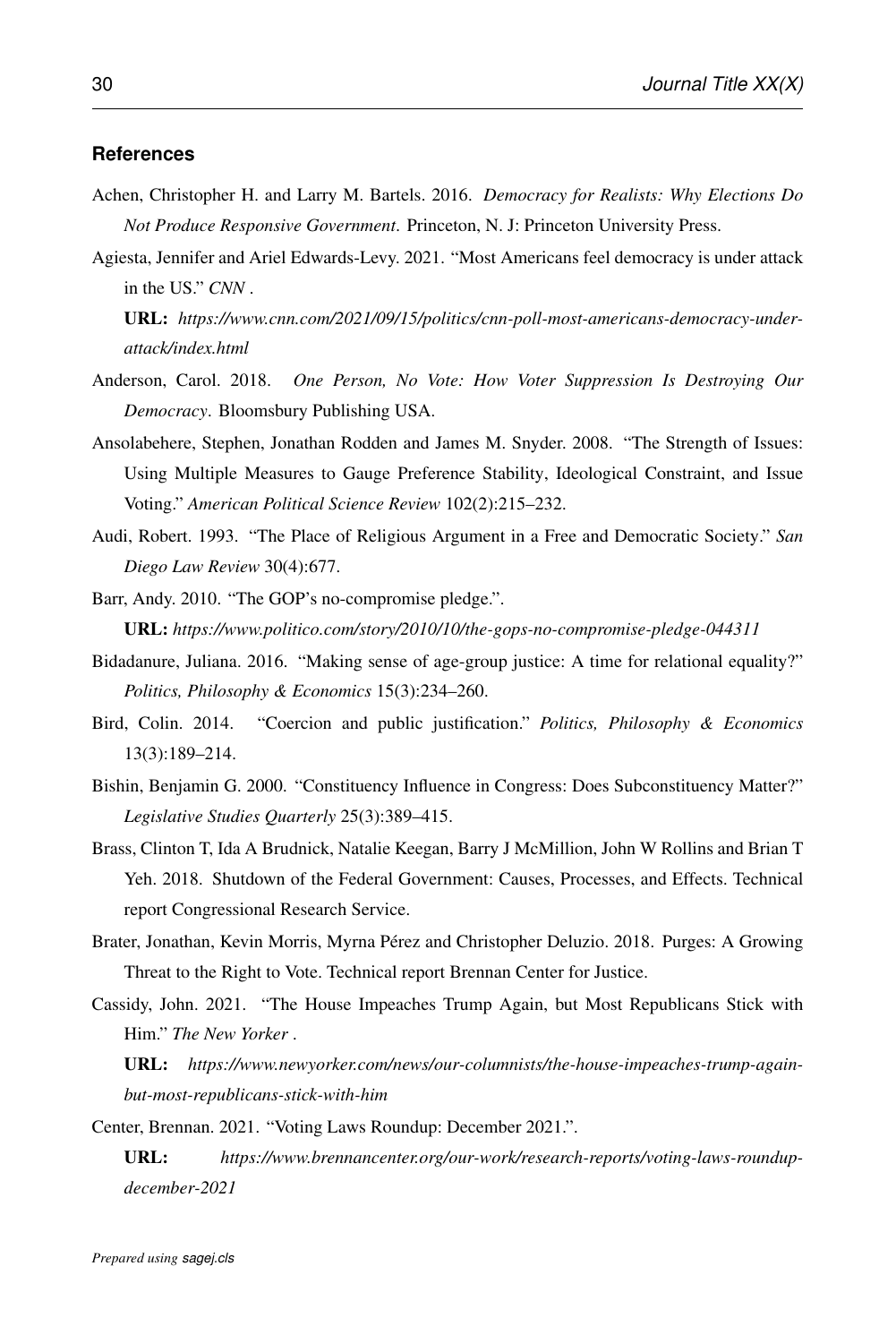- <span id="page-30-11"></span>Christiano, Thomas. 2008. *The Constitution of Equality: Democratic Authority and Its Limits*. New York: Oxford University Press.
- <span id="page-30-1"></span>Cox, Daniel. 2021. "After the ballots are counted: Conspiracies, political violence, and American exceptionalism.".

URL: *https://www.americansurveycenter.org/research/after-the-ballots-are-countedconspiracies-political-violence-and-american-exceptionalism/*

- <span id="page-30-14"></span>Dahl, Robert. 1957. "The Concept of Power." *System Research and Behavioral Science* 2(3):201– 215.
- <span id="page-30-13"></span>Darwall, Stephen L. 2006. *The Second-Person Standpoint: Morality, Respect, and Accountability*. Harvard: Harvard University Press.
- <span id="page-30-9"></span>Ebels-Duggan, Kyla. 2010. "The Beginning of Community: Politics in the Face of Disagreement." *The Philosophical Quarterly (1950-)* 60(238):50–71.
- <span id="page-30-5"></span>Eggers, Andrew C., Haritz Garro and Justin Grimmer. 2021. "No evidence for systematic voter fraud: A guide to statistical claims about the 2020 election." *Proceedings of the National Academy of Sciences* 118(45).

<span id="page-30-7"></span><span id="page-30-6"></span>Enoch, David. 2015. *Against Public Reason*. Oxford University Press.

Epstein, Lee, James L Gibson and Michael J Nelson. 2020. "Public Response to Proposals to Reform the Supreme Court." *manuscript* .

URL: *https://www.epstein.wustl.edu/courtreformsurvey*

- <span id="page-30-3"></span>Everett, Burgess and Mathew Levine. 2019. "Trump conquers Republicans on trade." *POLITICO* . URL: *https://www.politico.com/news/2019/12/02/trump-conquers-republicans-on-trade-074857*
- <span id="page-30-10"></span>Fineout, Gary. 2021. "Democrats fracture over Puerto Rico statehood." *Politico* . URL: *https://politi.co/3kPHd9x*
- <span id="page-30-4"></span>GAO. 2015. Elections: Issues Related to State Voter Identification Laws. Technical report. URL: *https://www.gao.gov/products/gao-14-634*
- <span id="page-30-12"></span>Goldman, Alvin I. 1972. "Toward a Theory of Social Power." *Philosophical Studies: An International Journal for Philosophy in the Analytic Tradition* 23(4):221–268.
- <span id="page-30-2"></span>Grossmann, Matt and David A Hopkins. 2016. *Asymmetric Politics: Ideological Republicans and Group Interest Democrats*. Oxford: Oxford University Press.
- <span id="page-30-0"></span>Hacker, Jacob S. and Paul Pierson. 2008. *Off Center: The Republican Revolution and the Erosion of American Democracy; With a new Afterword*. New Haven: Yale University Press.
- <span id="page-30-8"></span>Henrich, Joseph. 2020. *The WEIRDest People in the World: How the West Became Psychologically Peculiar and Particularly Prosperous*. Farrar, Straus and Giroux.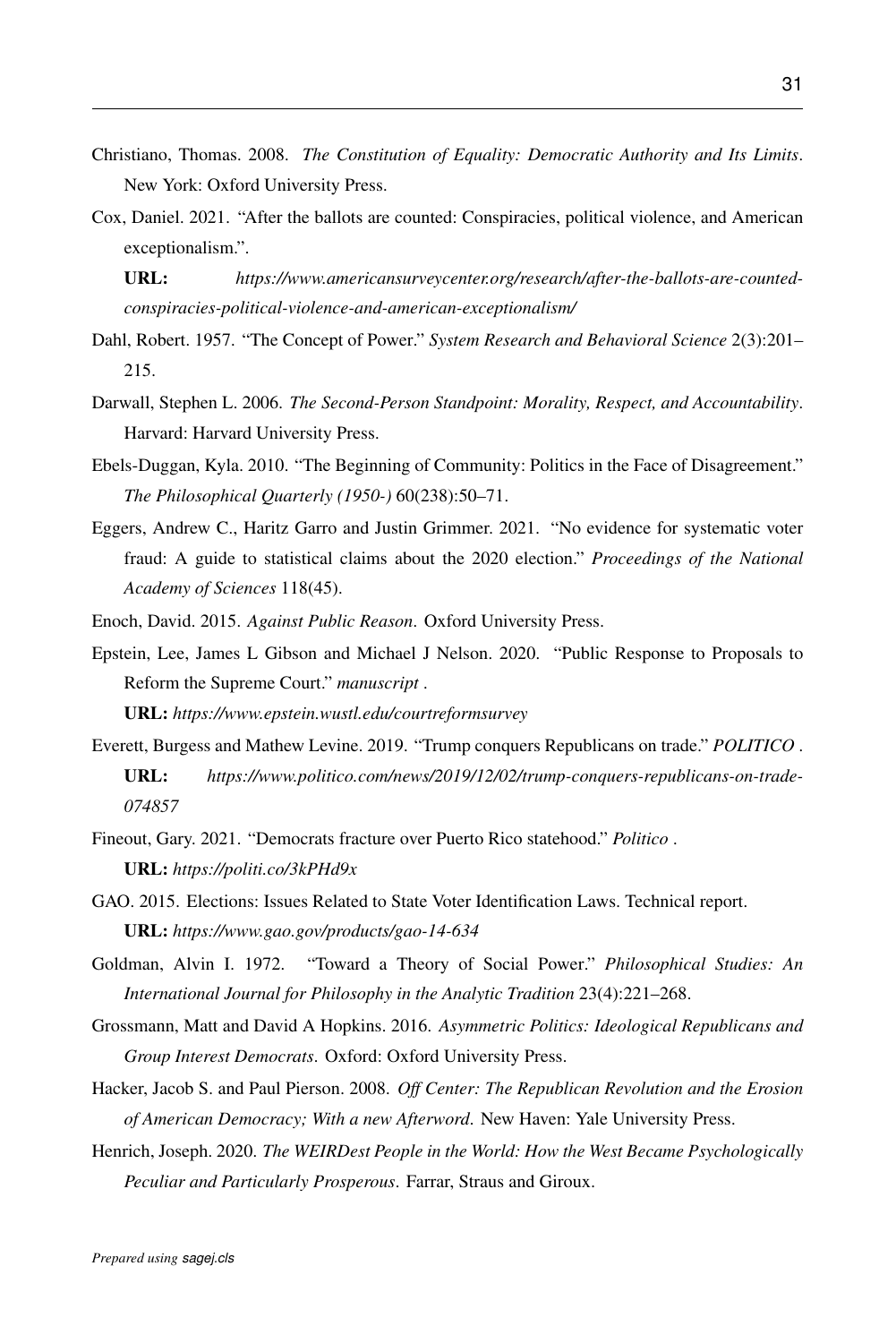<span id="page-31-10"></span>Herndon, Astead W. and Maggie Astor. 2020. "Ruth Bader Ginsburg's Death Revives Talk of Court Packing." *The New York Times* . Section: U.S.

URL: *https://www.nytimes.com/2020/09/19/us/politics/what-is-court-packing.html*

- <span id="page-31-3"></span>*Hungary: Nations in Transit 2020 Country Report*. 2020. Technical report Freedom House. URL: *https://freedomhouse.org/country/hungary/nations-transit/2020*
- <span id="page-31-6"></span>Institute, Public Religion Research. 2021. Competing Visions of America: An Evolving Identity or a Culture Under Attack? Findings from the 2021 American Values Survey. Technical report. URL: *https://www.prri.org/research/competing-visions-of-america-an-evolving-identity-ora-culture-under-attack/*
- <span id="page-31-0"></span>Iyengar, Shanto, Gaurav Sood and Yphtach Lelkes. 2012. "Affect, not ideology a social identity perspective on polarization." *Public opinion quarterly* 76(3):405–431.
- <span id="page-31-5"></span>Iyengar, Shanto and Sean J Westwood. 2015. "Fear and loathing across party lines: New evidence on group polarization." *American Journal of Political Science* 59(3):690–707.
- <span id="page-31-12"></span><span id="page-31-1"></span>Jardina, Ashley. 2019. *White Identity Politics*. New York: Cambridge University Press.
- Kastellec, Jonathan P., Jeffrey R. Lax, Michael Malecki and Justin H. Phillips. 2015. "Polarizing the Electoral Connection: Partisan Representation in Supreme Court Confirmation Politics." *The Journal of Politics* 77(3):787–804.
- <span id="page-31-2"></span>Kessler, Glenn and Salvador Rizzo. 2020. "President Trump's false claims of vote fraud: A chronology." *Washington Post* .
	- URL: *https://www.washingtonpost.com/politics/2020/11/05/president-trumps-false-claimsvote-fraud-chronology/*
- <span id="page-31-14"></span>Klosko, George. 2005. *Political Obligations*. New York: Oxford University Press.
- <span id="page-31-11"></span>Kolodny, Niko. 2014. "Rule Over None II: Social Equality and the Justification of Democracy." *Philosophy & Public Affairs* 42(4):287–336.
- <span id="page-31-9"></span>Kolodny, Niko. 2019. Being under the Power of Others. In *Republicanism and the Future of Democracy*, ed. Yiftah Elizar and Genevieve Rousseliere. Cambridge: Cambridge University Press pp. 94–114.
- <span id="page-31-8"></span>Larmore, Charles. 1996. *The Morals of Modernity*. Cambridge: Cambridge University Press.
- <span id="page-31-13"></span>Lax, Jeffrey R., Justin H. Phillips and Adam Zelizer. 2019. "The Party or the Purse? Unequal Representation in the US Senate." *American Political Science Review* 113(4):917–940.
- <span id="page-31-4"></span>Lee, Frances E. 2009. *Beyond Ideology: Politics, Principles, and Partisanship in the U. S. Senate*. 1st ed. Chicago ; London: University of Chicago Press.
- <span id="page-31-7"></span>Leland, R. J. and Han van Wietmarschen. 2017. "Political Liberalism and Political Community." *Journal of Moral Philosophy* 14(2):142–167.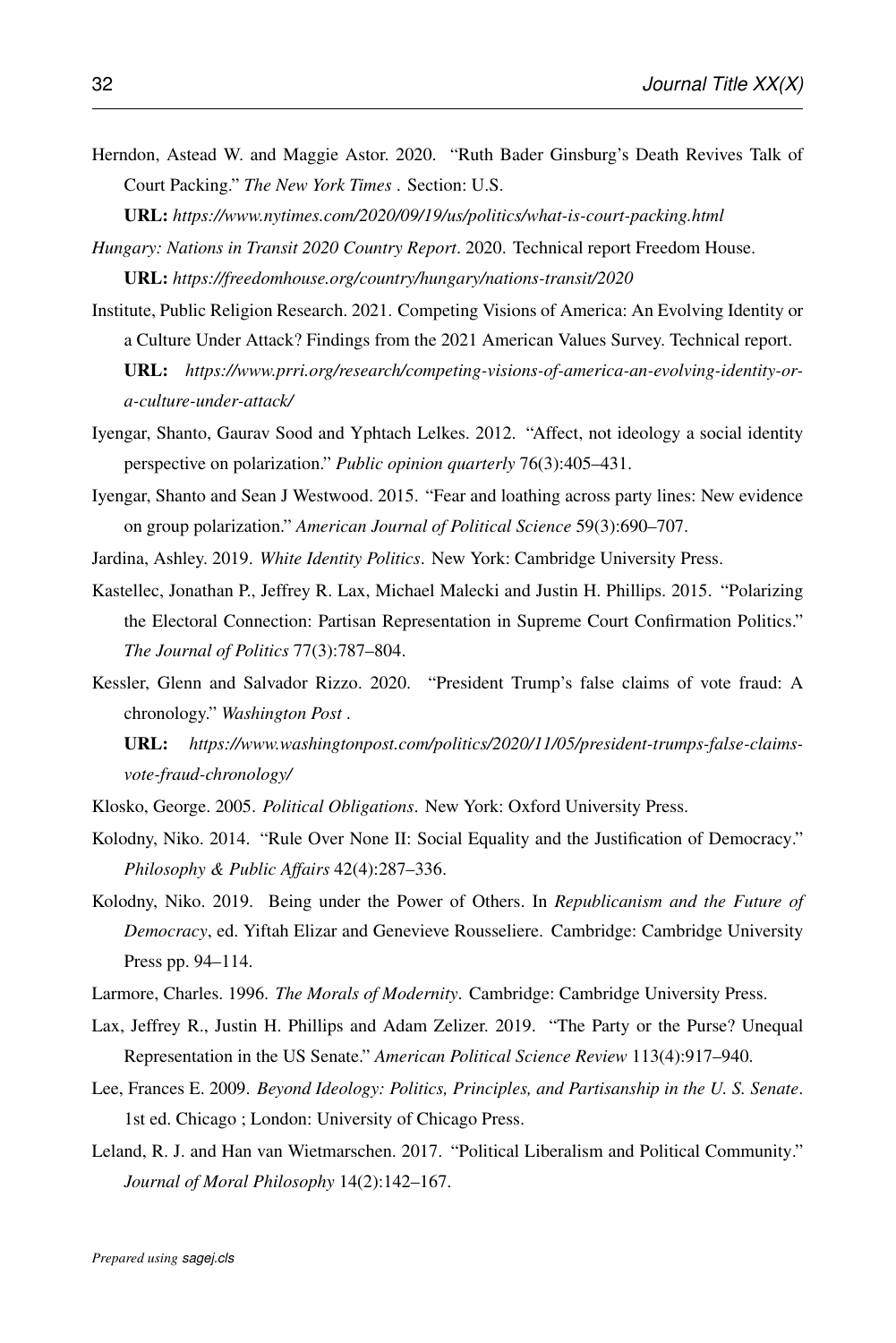- <span id="page-32-14"></span>Lenz, Gabriel S. 2012. *Follow the Leader? How Voters Respond to Politicians' Policies and Performance.* Chicago: The University of Chicago Press.
- <span id="page-32-2"></span>Leonhardt, David and Ian Prasad Philbrick. 2018. "Donald Trump's Racism: The Definitive List." *The New York Times* .

URL: *https://www.nytimes.com/interactive/2018/01/15/opinion/leonhardt-trump-racist.html, https://www.nytimes.com/interactive/2018/01/15/opinion/leonhardt-trump-racist.html*

- <span id="page-32-12"></span>Lepora, Chiara and Robert E. Goodin. 2013. *On Complicity and Compromise*. Oxford: Oxford University Press.
- <span id="page-32-9"></span>Levendusky, Matthew. 2009. *The Partisan Sort: How Liberals Became Democrats and Conservatives Became Republicans*. Chicago: University of Chicago Press.
- <span id="page-32-5"></span>Levendusky, Matthew S. 2013. "Why Do Partisan Media Polarize Viewers?" *American Journal of Political Science* 57(3):611–623.
- <span id="page-32-13"></span><span id="page-32-8"></span>Levitsky, Steven and Daniel Ziblatt. 2018. *How Democracies Die*. Penguin Books.
- Levitt, Steven D. 1996. "How Do Senators Vote? Disentangling the Role of Voter Preferences, Party Affiliation, and Senator Ideology." *The American Economic Review* 86(3):425–441.
- <span id="page-32-7"></span>Levy, Jacob T. 2017. Against Fraternity: Democracy without Solidarity. In *The Strains of Commitment: The Political Sources of Solidarity in Diverse Societies*, ed. Keith Banting and Will Kymlicka. Oxford: Oxford University Press.
- <span id="page-32-3"></span>Liesman, Steve. 2021. "A large share of Republicans want Trump to remain head of the party, CNBC survey shows.".
	- URL: *https://www.cnbc.com/2021/02/12/a-large-share-of-republicans-want-trump-toremain-head-of-the-party-cnbc-survey.html*
- <span id="page-32-10"></span>Lister, Andrew. 2013. *Public Reason and Political Community*. London ; New York: Bloomsbury Academic.
- <span id="page-32-1"></span>Lofgren, Mike. 2011. "Goodbye to All That: Reflections of a GOP Operative Who Left the Cult.". URL: *https://truthout.org/articles/goodbye-to-all-that-reflections-of-a-gop-operative-wholeft-the-cult/*
- <span id="page-32-11"></span>Lovett, Adam. 2022. "Voter Motivation." *Journal of Ethics & Social Philosophy* 22(3).
- <span id="page-32-6"></span>Lührmann, Anna, Juraj Medzihorsky, Garry Hindle and Staffan I Lindberg. 2020. "New Global Data on Political Parties: V-Party." *V-Dem Institute Briefing Paper* (9):4.
- <span id="page-32-0"></span>Mann, Thomas and Norman J. Ornstein. 2013. *It's Even Worse Than It Looks: How the American Constitutional System Collided With the New Politics of Extremism*. New York: Basic Books.
- <span id="page-32-4"></span>Mason, Lilliana. 2015. ""I disrespectfully agree": the differential effects of partisan sorting on social and issue polarization." *American Journal of Political Science* 59(1):128–145.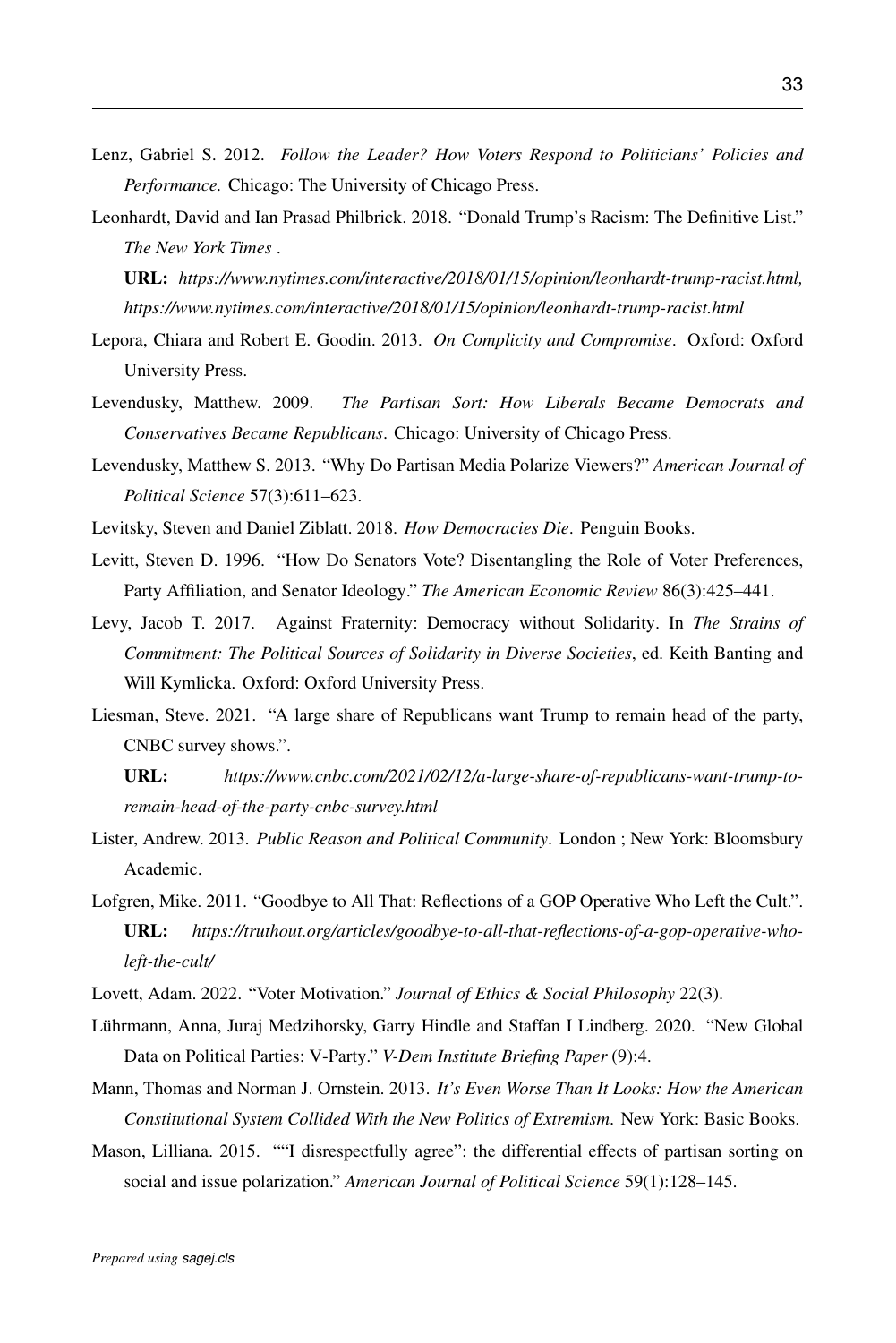- <span id="page-33-7"></span>McCoy, Jennifer and Murat Somer. 2019. "Polarizing Polities: A Global Threat to Democracy." *The ANNALS of the American Academy of Political and Social Science* 681(1).
- <span id="page-33-13"></span>McKerlie, Dennis. 1989. "Equality and Time." *Ethics* 99(3):475–491.
- <span id="page-33-8"></span>Mian, Atif, Amir Sufi and Francesco Trebbi. 2010. "The Political Economy of the US Mortgage Default Crisis." *The American Economic Review* 100(5):1967–1998.
- <span id="page-33-11"></span>Miller, David. 2017. Solidarity and Its Sources. In *The Strains of Commitment: The Political Sources of Solidarity in Diverse Societies*, ed. Keith Banting and Will Kymlicka. Oxford: Oxford University Press.
- <span id="page-33-6"></span>Minnite, Lorraine C. 2010. *The Myth of Voter Fraud*. Cornell University Press.
- <span id="page-33-3"></span>Nash, George H. 2006. *The Conservative Intellectual Movement in America Since 1945*. Open Road Media.
- <span id="page-33-5"></span>Parker, Christopher S. and Matt A. Barreto. 2013. *Change They Can't Believe In: The Tea Party and Reactionary Politics in America*. Illustrated edition ed. Princeton: Princeton University Press.
- <span id="page-33-0"></span>PBS. 2021. "1978 Speech By Gingrich.".

URL: *https://www.pbs.org/wgbh/pages/frontline/newt/newt78speech.html*

- <span id="page-33-2"></span>Pew. 2014. Political Polarization in the American Public. Technical report Pew Research Center. URL: *https://www.people-press.org/2014/06/12/political-polarization-in-the-americanpublic/*
- <span id="page-33-4"></span>Pew. 2019*a*. Partisan Antipathy: More Intense, More Personal. Technical report Pew Research Center.

URL: *https://www.pewresearch.org/politics/2019/10/10/partisan-antipathy-more-intensemore-personal/*

- <span id="page-33-12"></span>Pew. 2019*b*. Political Independents: Who They Are, What They Think. Technical report Pew Research Center.
	- URL: *https://www.pewresearch.org/politics/2019/03/14/political-independents-who-theyare-what-they-think/*
- <span id="page-33-9"></span>Rawls, John. 1993. *Political Liberalism*. New York: Columbia University Press.
- <span id="page-33-10"></span>Rawls, John. 1997. "The Idea of Public Reason Revisited." *The University of Chicago Law Review* 64(3):765–807.
- <span id="page-33-14"></span><span id="page-33-1"></span>Raz, Joseph. 1986. *The Morality of Freedom*. Oxford: Oxford University Press.

Rhetoric, American. 2001. "House Speaker Jim Wright - Resignation Address.".

URL: *https://www.americanrhetoric.com/speeches/jimwrightresignation.htm*